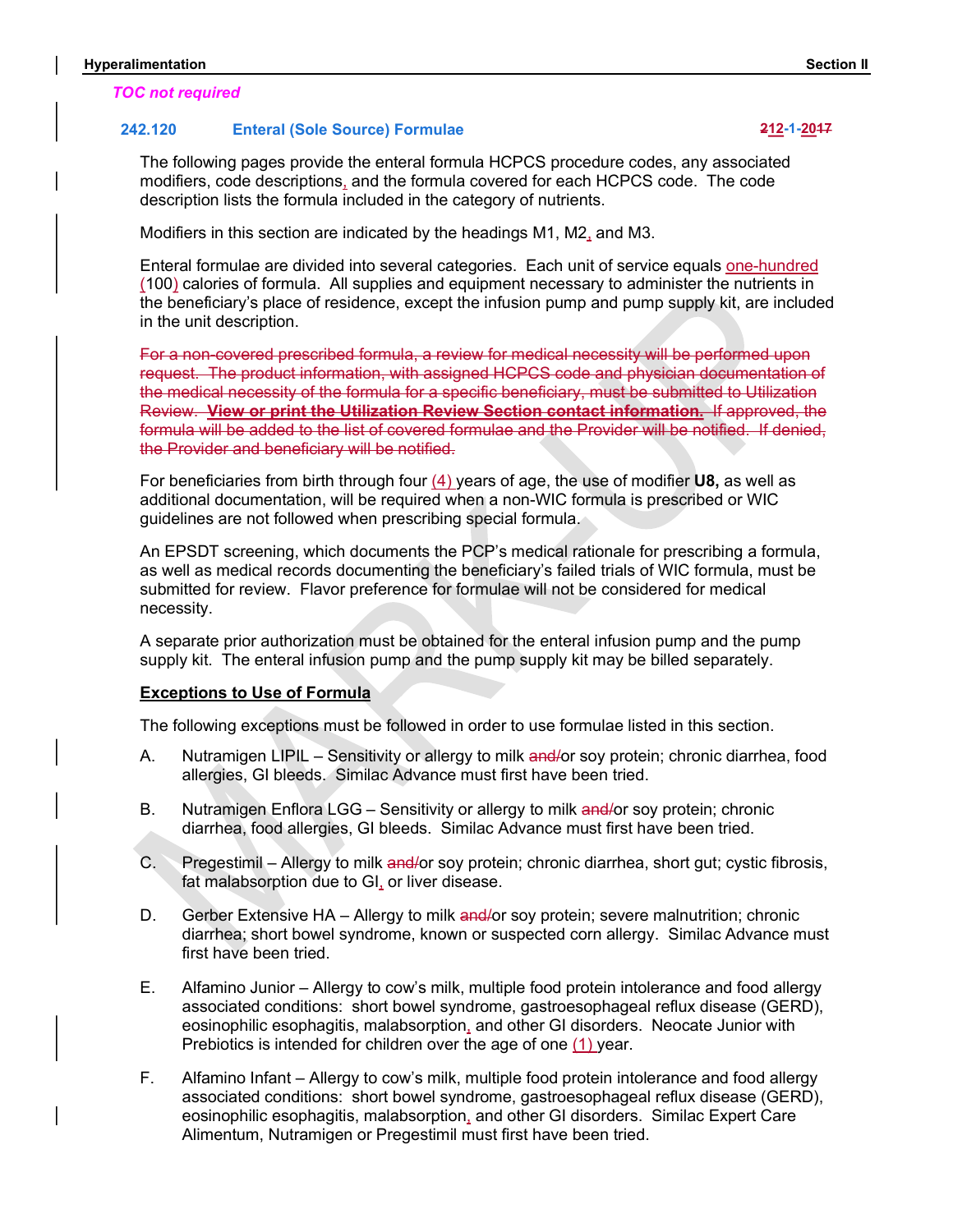- Fortagen Pancreatic insufficiency, bile acid deficiency, or lymphatic anomalies; biliary<br>G. Portagen Pancreatic insufficiency, bile acid deficiency, or lymphatic anomalies; biliary<br>atresia; liver disease; chylothorax. G. Portagen – Pancreatic insufficiency, bile acid deficiency, or lymphatic anomalies; biliary <u>ation</u><br>Portagen – Pancreatic insufficiency, bile acid deficiency, or lymphatic anomalie<br>atresia; liver disease; chylothorax.<br>Similac PM 60/40 – Renal, cardiac, or other condition that requires lowered min<br>Periflex Infant
	- H. Similac PM 60/40 Renal, cardiac, or other condition that requires lowered minerals.
	- I. Periflex Infant PKU; Hyperphenylalaninemia; for infants and toddlers.
	- J. PKU Periflex Junior Plus Hyperphenylalaninemia; for children and adults.
	- Summertation<br>
	Section II<br>
	atresia; liver disease; chylothorax.<br>
	H. Similac PM 60/40 Renal, cardiac, or other condition that requires lowered minerals.<br>
	Reriflex Infant PKU; Hyperphenylalaninemia; for infants and toddle birth weight infants after they reach a weight of 3600 g (approximately eight (8) lbs.). Not
	- **Section II**<br> **Portagen Pancreatic insufficiency, bile acid deficiency** or lymphatic anomalies; biliary<br>
	atresia; liver disease; chylothorax.<br>
	Similac PM 60/40 Renal, cardiac, or other condition that requires lowered m L. Enfamil EnfaCare – Preterm infant transitional formula for use between premature formula and term formula. Not approved for an infant previously on term formula or a term infant for increased calories.
		- NOTE: WIC (Women Infants Children Program)The Women, Infant, and Children program (WIC) must be accessed before the Medicaid Program for children from birth to  $five(5)$  years of age.

| L.    | for increased calories. |    |                |    | Enfamil EnfaCare – Preterm infant transitional formula for use between premature formula<br>and term formula. Not approved for an infant previously on term formula or a term infant                                                                                                                                                                                                                                                                                                                                                                                                       |                         |
|-------|-------------------------|----|----------------|----|--------------------------------------------------------------------------------------------------------------------------------------------------------------------------------------------------------------------------------------------------------------------------------------------------------------------------------------------------------------------------------------------------------------------------------------------------------------------------------------------------------------------------------------------------------------------------------------------|-------------------------|
|       |                         |    |                |    | NOTE: WIC (Women Infants Children Program) The Women, Infant, and Children<br>program (WIC) must be accessed before the Medicaid Program for children<br>from birth to five (5) years of age.                                                                                                                                                                                                                                                                                                                                                                                              |                         |
|       |                         |    |                |    | The Arkansas Medicaid program mirrors coverage of approved WIC<br>nutritional formulae. As stated in current policy, the WIC Program must be<br>accessed first for Arkansas Medicaid beneficiaries aged zero (0) to five (5)<br>years, prior to requesting supplemental amounts of WIC-approved<br>nutritional formula. The Medicaid nutritional formula list will be updated<br>accordingly to continue compliance with the WIC program in Arkansas.<br>Changes will be reflected in the appropriate Medicaid Pprovider manual.<br>These covered formulae are substitutions for PediaSure |                         |
| Code  | <b>HCPCS</b>            | M1 | M <sub>2</sub> | M3 | <b>Description</b>                                                                                                                                                                                                                                                                                                                                                                                                                                                                                                                                                                         | <b>Covered Formulae</b> |
| B4149 |                         | U9 |                |    | Enteral formula, blenderized<br>natural foods with intact                                                                                                                                                                                                                                                                                                                                                                                                                                                                                                                                  | Compleat                |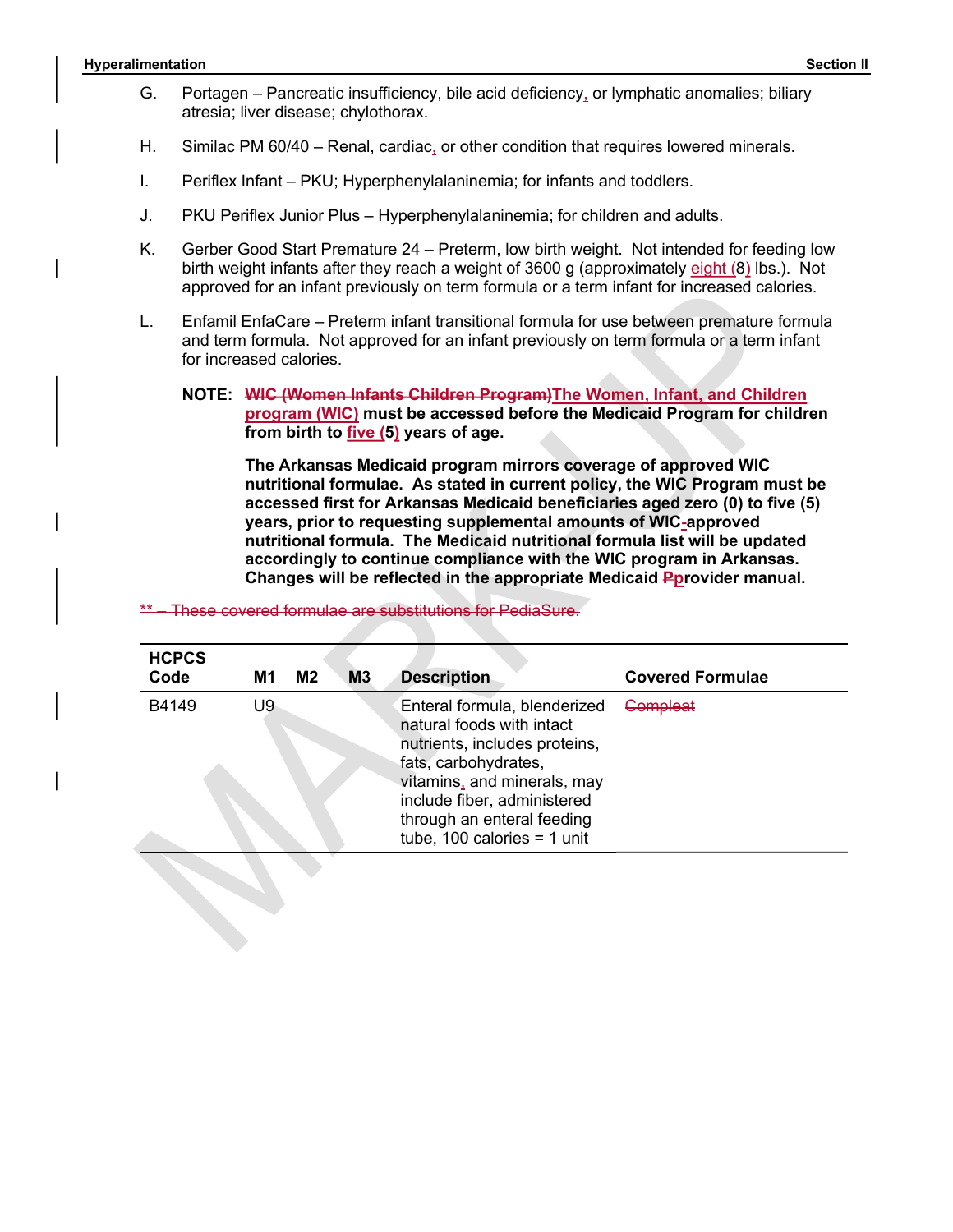| Hyperalimentation                                                                                                                                                               |                         |                |    |                                                                                                                                                                                                                                                                                                             | <b>Section II</b>                                                                                                                                                                                                                     |
|---------------------------------------------------------------------------------------------------------------------------------------------------------------------------------|-------------------------|----------------|----|-------------------------------------------------------------------------------------------------------------------------------------------------------------------------------------------------------------------------------------------------------------------------------------------------------------|---------------------------------------------------------------------------------------------------------------------------------------------------------------------------------------------------------------------------------------|
| <b>HCPCS</b><br>Code                                                                                                                                                            | <b>M1</b>               | M <sub>2</sub> | M3 | <b>Description</b>                                                                                                                                                                                                                                                                                          | <b>Covered Formulae</b>                                                                                                                                                                                                               |
| B4150                                                                                                                                                                           | U9                      |                |    | Enteral formula, nutritionally<br>complete with intact<br>nutrients, includes proteins,<br>fats, carbohydrates,<br>vitamins, and minerals, may<br>include fiber, administered<br>through an enteral feeding<br>tube, 100 calories = 1 unit                                                                  | See list below                                                                                                                                                                                                                        |
| <b>Covered Formulae:</b><br><b>Boost</b><br><b>Carnation Instant Breakfast-</b><br>Ensure<br><b>Ensure Fiber with FOS</b><br><b>Ensure High Protein</b><br><b>Ensure Powder</b> | <b>PregLactose Free</b> |                |    | <b>Fibersource HN</b><br><b>IsoSource HN</b><br>Jevity 1.0 CAL<br>Nutren 1.0                                                                                                                                                                                                                                | <b>Nutren Junior 1.0 Fiber</b><br>Osmolite 1.0 CAL<br>Promote<br><b>Promote with Fiber</b>                                                                                                                                            |
| B4152                                                                                                                                                                           | U9                      |                |    | Enteral formula, nutritionally<br>complete, calorically dense<br>(equal to or greater than 1.5<br>Kcal/ml), with intact<br>nutrients, includes proteins,<br>fats, carbohydrates,<br>vitamins, and minerals, may<br>include fiber, administered<br>through an enteral feeding<br>tube, 100 calories = 1 unit | <b>Boost Plus</b><br><b>Carnation Instant Breakfast</b> -<br><b>-Lactose Free Plus</b><br><b>Ensure Plus</b><br>Nutren Junior 1.5<br>Nutren Junior 2.0<br>Osmolite 1.5 Cal<br>Resource 2.0<br><b>Scandishake</b><br><b>Two-Cal HN</b> |
| B4153                                                                                                                                                                           | U9                      |                |    | Enteral formula, nutritionally<br>complete, hydrolyzed<br>proteins (amino acids and<br>peptide chain), includes fats,<br>carbohydrates, vitamins,<br>and minerals, may include<br>fiber, administered through<br>an enteral feeding tube,<br>100 calories = $1$ unit                                        | Peptamen<br>Peptamen 1.5<br>Peptamen with Prebio 1<br>Perative<br><b>Tolerex</b><br>Vital HN<br><b>Vivonex Plus</b><br><b>Vivonex TEN</b>                                                                                             |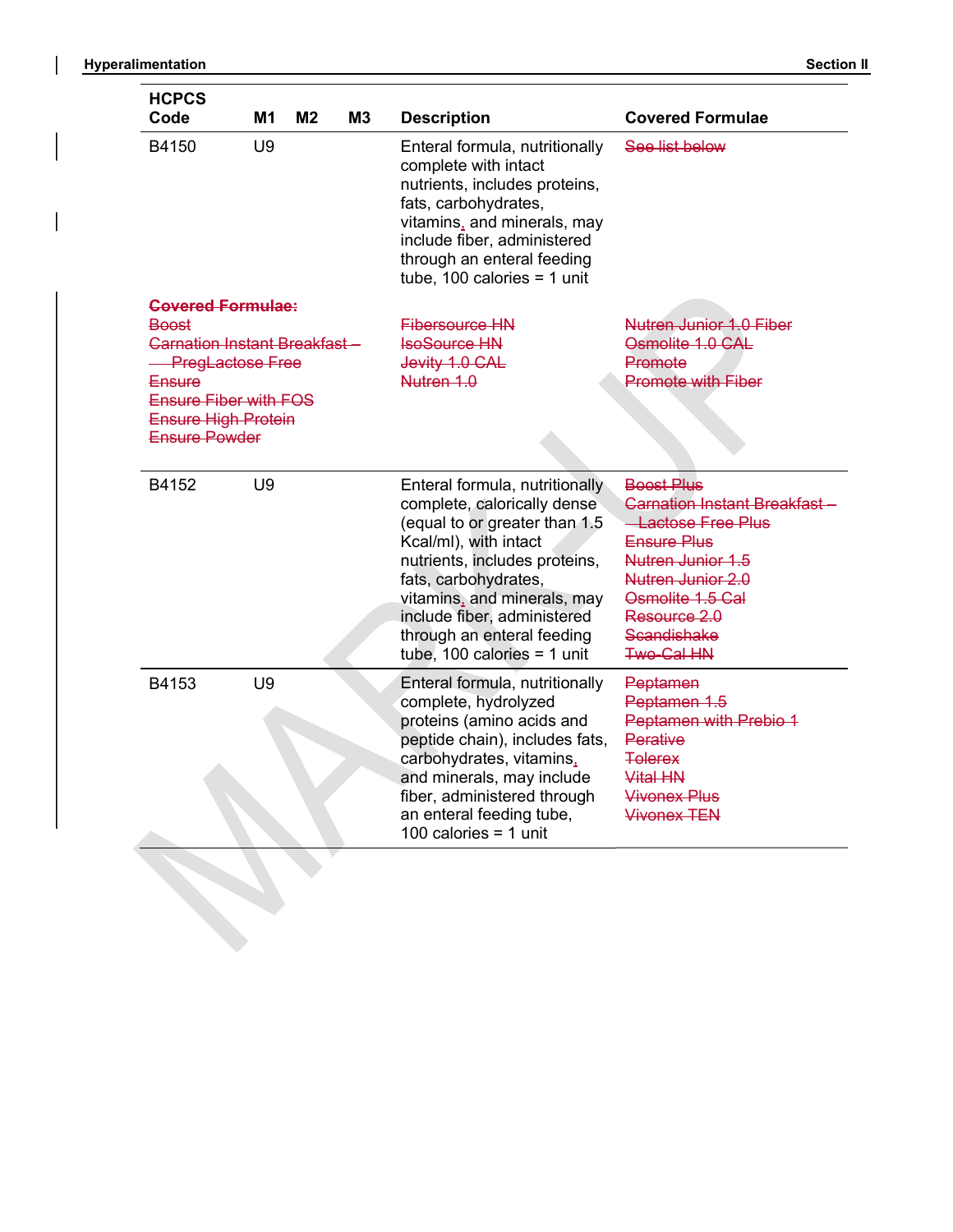| Hyperalimentation                                                                                                                        |                 |                |           |                                                                                                                                                                                                                                                                                                                                                           | <b>Section II</b>                                                       |
|------------------------------------------------------------------------------------------------------------------------------------------|-----------------|----------------|-----------|-----------------------------------------------------------------------------------------------------------------------------------------------------------------------------------------------------------------------------------------------------------------------------------------------------------------------------------------------------------|-------------------------------------------------------------------------|
| <b>HCPCS</b>                                                                                                                             |                 |                |           |                                                                                                                                                                                                                                                                                                                                                           |                                                                         |
| Code<br>B4154                                                                                                                            | <b>M1</b><br>U9 | M <sub>2</sub> | <b>M3</b> | <b>Description</b><br>Enteral formula, nutritionally<br>complete, for special<br>metabolic needs, includes<br>inherited disease of<br>metabolism, includes altered<br>composition of proteins,<br>fats, carbohydrates,<br>vitamins, and/or minerals,<br>may include fiber,<br>administered through an<br>enteral feeding tube, 100<br>calories $= 1$ unit | <b>Covered Formulae</b><br>See list below                               |
| <b>Covered formulae:</b><br><b>Boost Glucose Control</b><br>Glucerna 1.0 cal<br><b>Nutren Glytrol</b><br><b>Hepatic Aid II</b><br>Impact |                 |                |           | Impact with Fiber<br>Ketocal 4:1<br>Ketocal 3:1<br><b>Nepro with Carb</b><br><b>NutriHep</b>                                                                                                                                                                                                                                                              | <b>Pulmocare</b><br>Similac PM 60/40<br><b>Suplena with Carb Steady</b> |
| B4155<br>Bill on Paper (Indicate<br>specific name of<br>formula on claims.)                                                              | U9              |                |           | Enteral formula, nutritionally<br>incomplete/modular<br>nutrients, includes specific<br>nutrients, carbohydrates<br>(e.g., glucose polymers),<br>proteins/amino acids (e.g.,<br>glutamine, arganine), fat<br>(e.g., medium chain<br>triglycerides), or<br>combination, administered<br>through an enteral feeding<br>tube, 100 calories = 1 unit          | <b>MCT Oil</b><br>Procel Protein Supplement<br>Provimin                 |
| B4155                                                                                                                                    | U9              | U1             |           | Enteral formula, nutritionally<br>incomplete/modular<br>nutrients, includes specific<br>nutrients, carbohydrates<br>(e.g., glucose polymers),<br>proteins/amino acids (e.g.,<br>glutamine, arganine), fat<br>(e.g., medium chain<br>triglycerides), or<br>combination, administered<br>through an enteral feeding<br>tube, 100 calories = 1 unit          | Polycose Powder<br>Scandical                                            |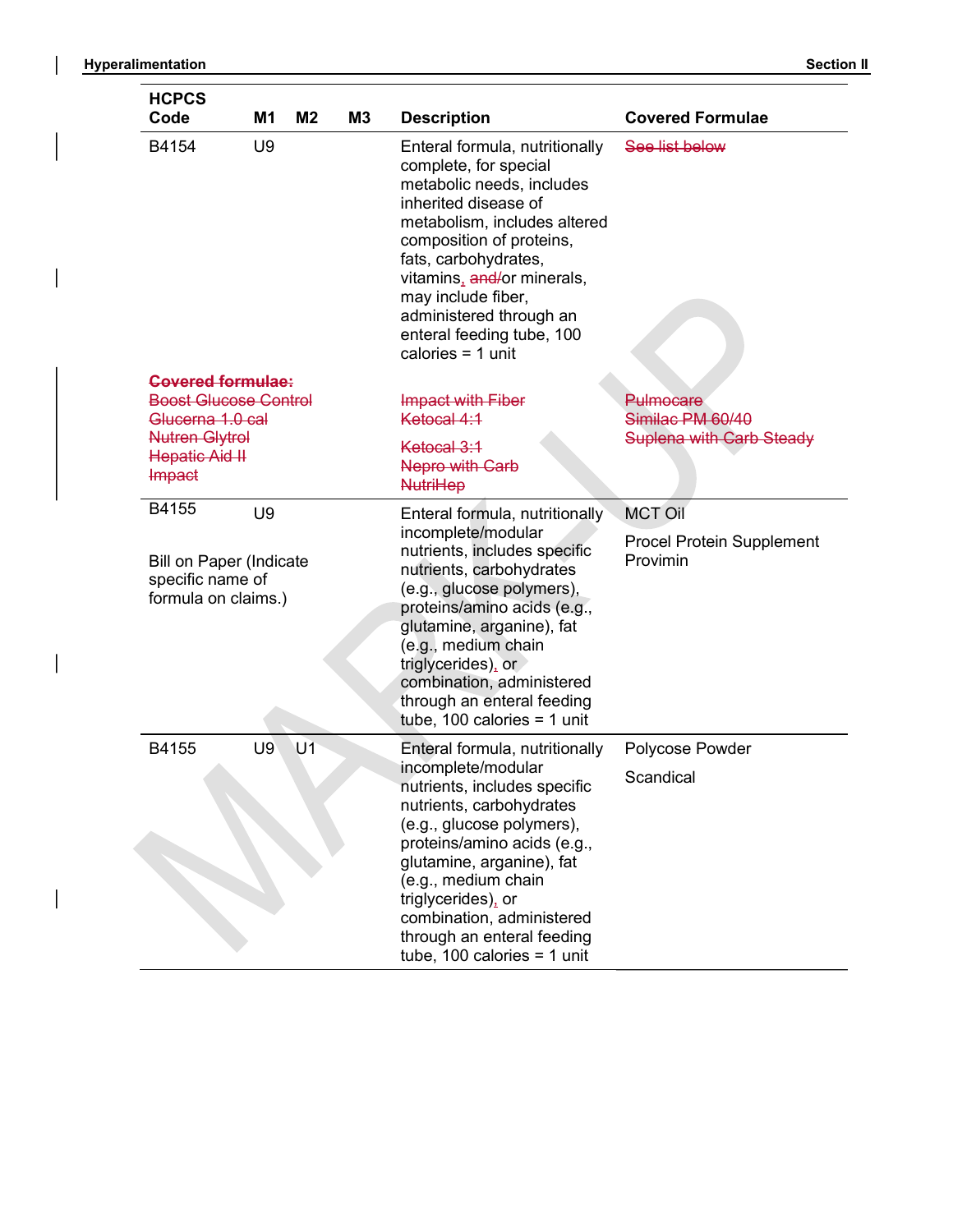| Hyperalimentation<br><b>HCPCS</b> |          |                                  |           |                                                                                                                                                                                                                                                                                                                                                                        |                                                                                                                                                  | <b>Section II</b> |
|-----------------------------------|----------|----------------------------------|-----------|------------------------------------------------------------------------------------------------------------------------------------------------------------------------------------------------------------------------------------------------------------------------------------------------------------------------------------------------------------------------|--------------------------------------------------------------------------------------------------------------------------------------------------|-------------------|
| Code<br>B4155                     | M1<br>U9 | M <sub>2</sub><br>U <sub>2</sub> | <b>M3</b> | <b>Description</b><br>Enteral formula, nutritionally<br>incomplete/modular<br>nutrients, includes specific<br>nutrients, carbohydrates<br>(e.g., glucose polymers),<br>proteins/amino acids (e.g.,<br>glutamine, arganine), fat<br>(e.g., medium chain<br>triglycerides), or<br>combination, administered<br>through an enteral feeding<br>tube, 100 calories = 1 unit | <b>Covered Formulae</b><br>Microlipid                                                                                                            |                   |
| B4155                             | U9       | U <sub>3</sub>                   |           | Enteral formula, nutritionally<br>incomplete/modular<br>nutrients, includes specific<br>nutrients, carbohydrates<br>(e.g., glucose polymers),<br>proteins/amino acids (e.g.,<br>glutamine, arganine), fat<br>(e.g., medium chain<br>triglycerides), or<br>combination, administered<br>through an enteral feeding<br>tube, 100 calories = 1 unit                       | MSUD <sub>1</sub><br>MSUD <sub>2</sub><br><b>Periflex Infant</b><br><b>Periflex Junior Plus</b><br><b>RGF</b><br><b>TYR1</b><br>TYR <sub>2</sub> |                   |
| B4158                             | U9       |                                  |           | Enteral formula, for<br>pediatrics, nutritionally<br>complete with intact<br>nutrients, includes proteins,<br>fats, carbohydrates,<br>vitamins, and minerals, may<br>include fiber, and/or iron,<br>administered through an<br>enteral feeding tube,<br>100 calories = $1$ unit                                                                                        | Portagen<br>Similac Advance<br>Similac Advance                                                                                                   |                   |
| B4159                             | U9       |                                  |           | Enteral formula, for<br>pediatrics, nutritionally<br>complete soy base with<br>intact nutrients, includes<br>proteins, fats,<br>carbohydrates, vitamins,<br>and minerals, may include<br>fiber, and/or iron,<br>administered through an<br>enteral feeding tube,<br>100 calories = $1$ unit                                                                            | Similac Soy Isomil                                                                                                                               |                   |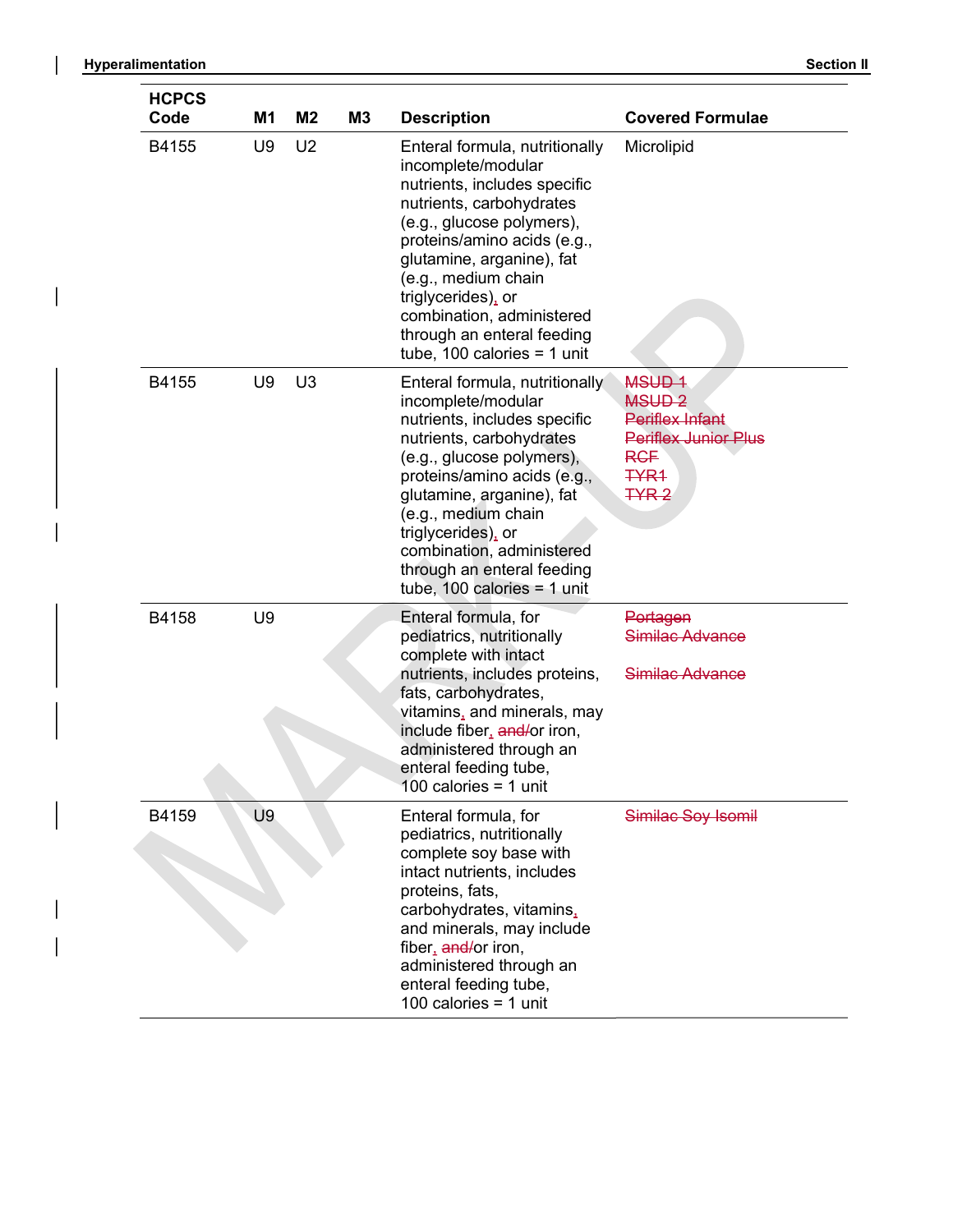$\overline{\phantom{a}}$ 

| Hyperalimentation                       |                 |                      |    |                                                                                                                                                                                                                                                                                                                                |                                                                                                                          |
|-----------------------------------------|-----------------|----------------------|----|--------------------------------------------------------------------------------------------------------------------------------------------------------------------------------------------------------------------------------------------------------------------------------------------------------------------------------|--------------------------------------------------------------------------------------------------------------------------|
| <b>HCPCS</b>                            |                 |                      |    |                                                                                                                                                                                                                                                                                                                                | <b>Section II</b>                                                                                                        |
| Code<br>B4159<br>$(Ages 0-4)$<br>Years) | <b>M1</b><br>U9 | M <sub>2</sub><br>U8 | M3 | <b>Description</b><br>Enteral formula, for<br>pediatrics, nutritionally<br>complete soy base with<br>intact nutrients, includes<br>proteins, fats,<br>carbohydrates, vitamins,<br>and minerals, may include<br>fiber, and/or iron,<br>administered through an<br>enteral feeding tube,<br>100 calories = $1$ unit              | <b>Covered Formulae</b><br>Similac Advance (20 calorie<br>-milk-based)<br>Similac Soy Isomil (20<br>calorie) - soy-based |
| B4160                                   | U9              |                      |    | Enteral formula, for<br>pediatrics, nutritionally<br>complete calorically dense<br>(equal to or greater than<br>0.7 Kcal/ml) with intact<br>nutrients, includes proteins,<br>fats, carbohydrates,<br>vitamins, and minerals, may<br>include fiber, administered<br>through an enteral feeding<br>tube, 100 calories = $1$ unit | <b>Boost Kids Essentials</b><br><b>Nutren Junior with Fiber</b><br><b>Nutren Junior</b>                                  |
| B4160<br>(Ages 0-4<br>Years)            | U9              | U <sub>8</sub>       |    | Enteral formula, for<br>pediatrics, nutritionally<br>complete calorically dense<br>(equal to or greater than<br>0.7 Kcal/ml) with intact<br>nutrients, includes proteins,<br>fats, carbohydrates,<br>vitamins, and minerals, may<br>include fiber, administered<br>through an enteral feeding<br>tube, 100 calories = 1 unit   | <b>Boost Kids Essentials</b><br><b>Nutren Junior</b><br><b>Nutren Junior with Fiber</b>                                  |
| B4160                                   | U9              | U1                   |    | Enteral formula, for<br>pediatrics, nutritionally<br>complete calorically dense<br>(equal to or greater than<br>0.7 Kcal/ml) with intact<br>nutrients, includes proteins,<br>fats, carbohydrates,<br>vitamins, and minerals, may<br>include fiber, administered<br>through an enteral feeding<br>tube, 100 calories = 1 unit   | Gerber Good Start<br>Premature 24                                                                                        |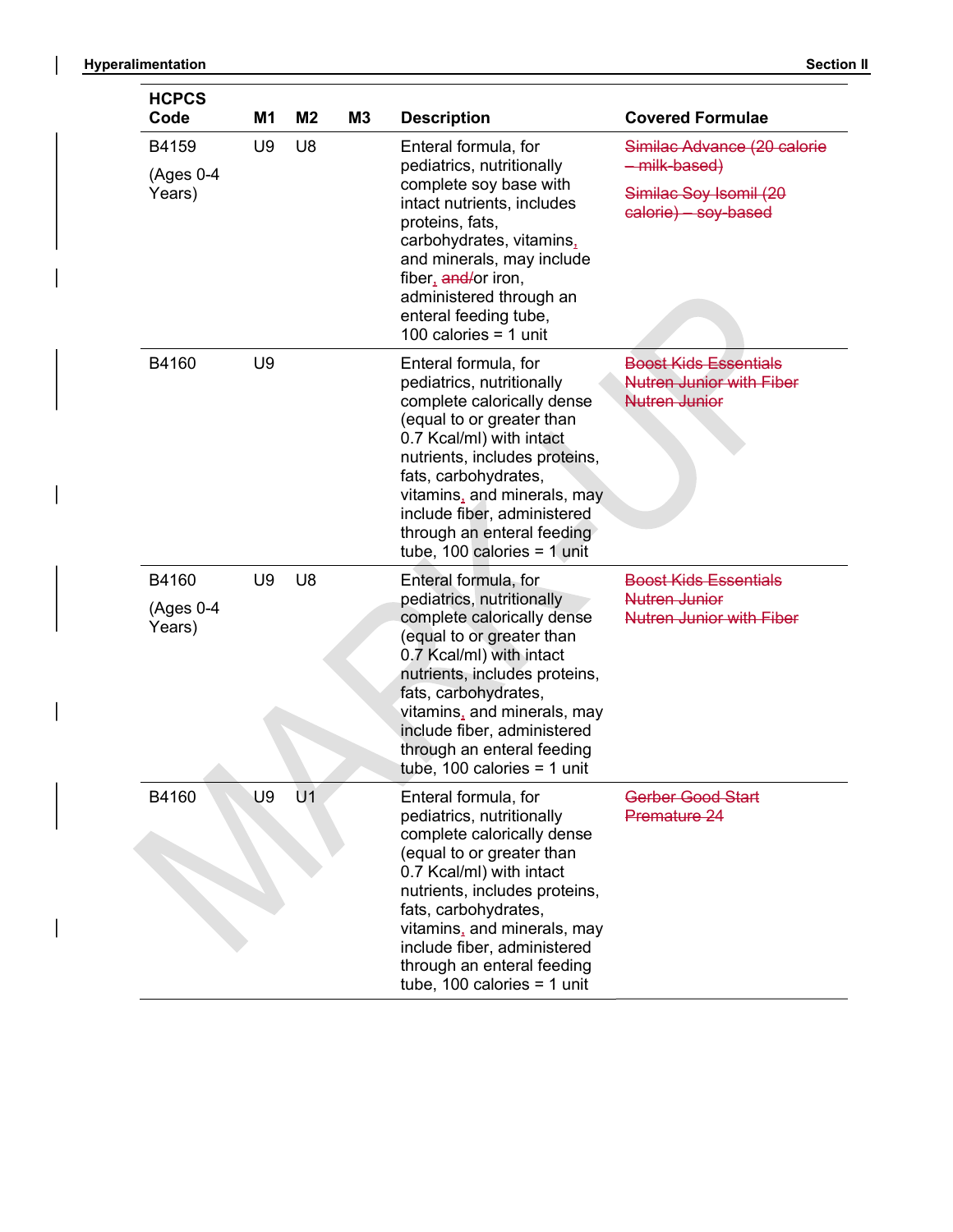| Hyperalimentation |  |
|-------------------|--|
|-------------------|--|

| Hyperalimentation                      |           |                |           |                                                                                                                                                                                                                                                                                                                              |                                                                                                                               |
|----------------------------------------|-----------|----------------|-----------|------------------------------------------------------------------------------------------------------------------------------------------------------------------------------------------------------------------------------------------------------------------------------------------------------------------------------|-------------------------------------------------------------------------------------------------------------------------------|
|                                        |           |                |           |                                                                                                                                                                                                                                                                                                                              | <b>Section II</b>                                                                                                             |
| <b>HCPCS</b><br>Code                   | <b>M1</b> | M <sub>2</sub> | <b>M3</b> | <b>Description</b>                                                                                                                                                                                                                                                                                                           | <b>Covered Formulae</b>                                                                                                       |
| B4160<br>$(Ages 0-4)$<br>Years)        | U9        | U1             | U8        | Enteral formula, for<br>pediatrics, nutritionally<br>complete calorically dense<br>(equal to or greater than<br>0.7 Kcal/ml) with intact<br>nutrients, includes proteins,<br>fats, carbohydrates,<br>vitamins, and minerals, may<br>include fiber, administered<br>through an enteral feeding<br>tube, 100 calories = 1 unit | <b>EnfaCare</b>                                                                                                               |
| B4161                                  | U9        |                |           | Enteral formula, for<br>pediatrics, hydrolyzed/amino<br>acids and peptide chain<br>proteins, includes fats,<br>carbohydrates, vitamins,<br>and minerals, may include<br>fiber, administered through<br>an enteral feeding tube, 100<br>calories $= 1$ unit                                                                   | Alfamino Infant<br><b>Alfamino Junior</b><br>Nutramigen Enflora LGG<br>Nutramigen LIPIL<br>Pregestimil<br>Gerber Extensive HA |
| B4161                                  | U9        |                |           | Enteral formula, for                                                                                                                                                                                                                                                                                                         | <b>Neocate Splash</b>                                                                                                         |
| Ages 5 to<br>99 Years                  |           |                |           | pediatrics, hydrolyzed/amino<br>acids and peptide chain<br>proteins, includes fats,<br>carbohydrates, vitamins,<br>and minerals, may include                                                                                                                                                                                 | Peptamen Junior<br><b>Vivonex Pediatric</b>                                                                                   |
| B4161<br>$(Ages 0-4)$<br>Years)        | U9        | U8             |           | fiber, administered through<br>an enteral feeding tube, 100<br>calories = $1$ unit                                                                                                                                                                                                                                           |                                                                                                                               |
| B4162                                  | U9        |                |           | Enteral formula, for<br>pediatrics, special metabolic<br>needs for inherited disease<br>of metabolism, includes fats,<br>carbohydrates, vitamins,<br>and minerals, may include<br>fiber, administered through<br>an enteral feeding tube,<br>100 calories = $1$ unit                                                         | See list below                                                                                                                |
| <b>Covered Formulae:</b><br>Calcilo XD |           |                |           | <b>MSUD Maxamaid</b>                                                                                                                                                                                                                                                                                                         | Phenex-2                                                                                                                      |
| Cyclinex-1                             |           |                |           | <b>MSUD Maxamum</b>                                                                                                                                                                                                                                                                                                          |                                                                                                                               |
| Cyclinex-2<br>Glutarex-1               |           |                |           | <b>MSUD Analog</b><br><b>Periflex Infant</b>                                                                                                                                                                                                                                                                                 | Propimex-1<br>Propimex-2                                                                                                      |
| Glutarex-2                             |           |                |           | <b>Periflex Junior Plus</b>                                                                                                                                                                                                                                                                                                  | <b>XLys, XTrp Maxamaid</b>                                                                                                    |
| Hominex-1<br>Hominex-2                 |           |                |           | Phenex-1                                                                                                                                                                                                                                                                                                                     | <b>Xphe Maxamaid</b><br><b>Xphe Maxamum</b>                                                                                   |
| <b>+Valex-1</b>                        |           |                |           |                                                                                                                                                                                                                                                                                                                              | XPhe, XTyr Analog                                                                                                             |
| <b>+Valex-2</b>                        |           |                |           |                                                                                                                                                                                                                                                                                                                              | <b>XPhe, XTyr Maxamaid</b>                                                                                                    |
| Ketonex-1<br>Ketonex-2                 |           |                |           |                                                                                                                                                                                                                                                                                                                              |                                                                                                                               |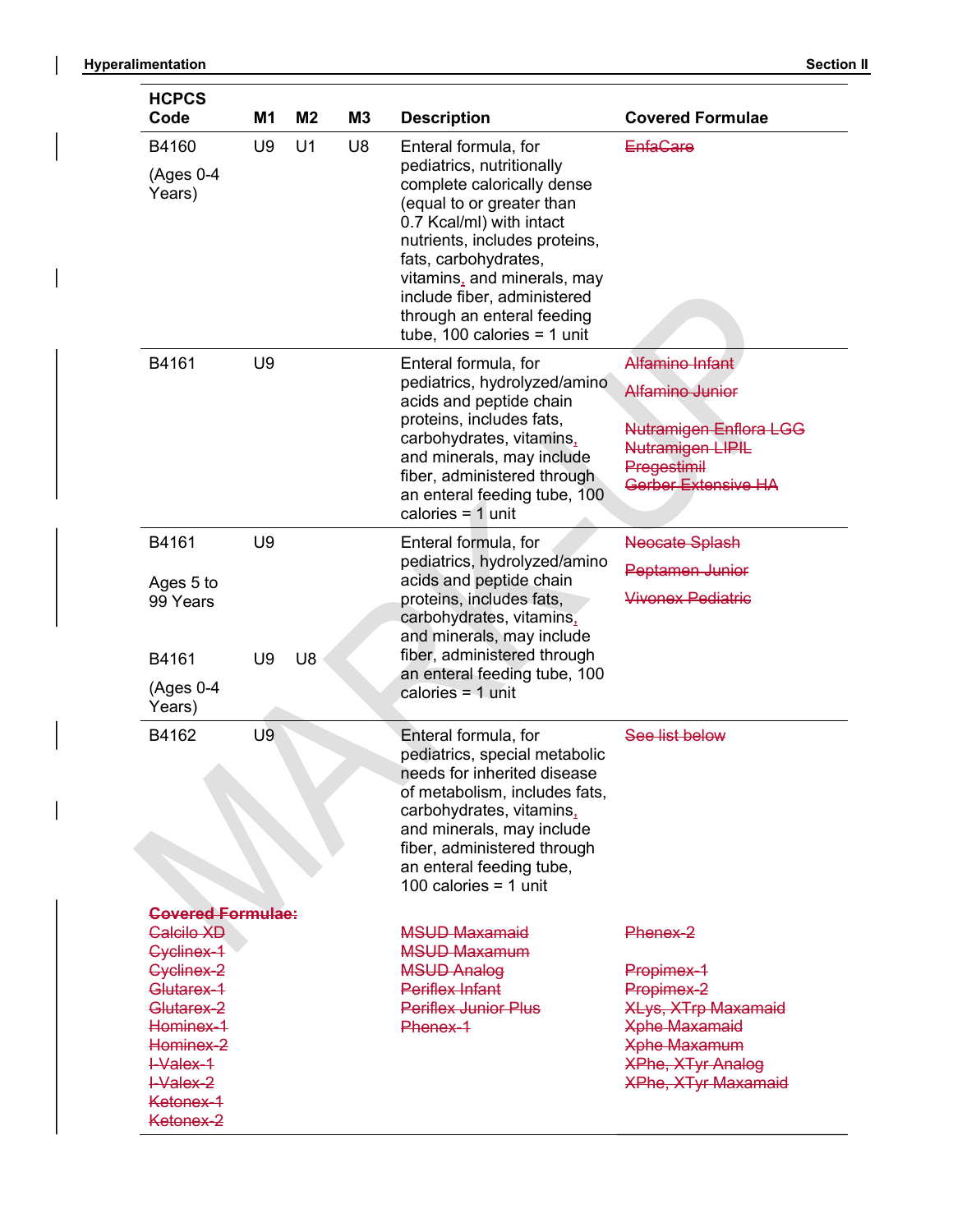$\overline{\phantom{a}}$ 

| Hyperalimentation<br><b>Section II</b> |       |    |    |                                                                                                                                                   |                       |
|----------------------------------------|-------|----|----|---------------------------------------------------------------------------------------------------------------------------------------------------|-----------------------|
| <b>HCPCS</b>                           |       |    |    |                                                                                                                                                   |                       |
|                                        | B4162 | U9 | U1 | Enteral formula, for<br>pediatrics, special metabolic<br>needs for inherited disease<br>of metabolism, includes fats,<br>carbohydrates, vitamins, | <b>XMTVI Maxamaid</b> |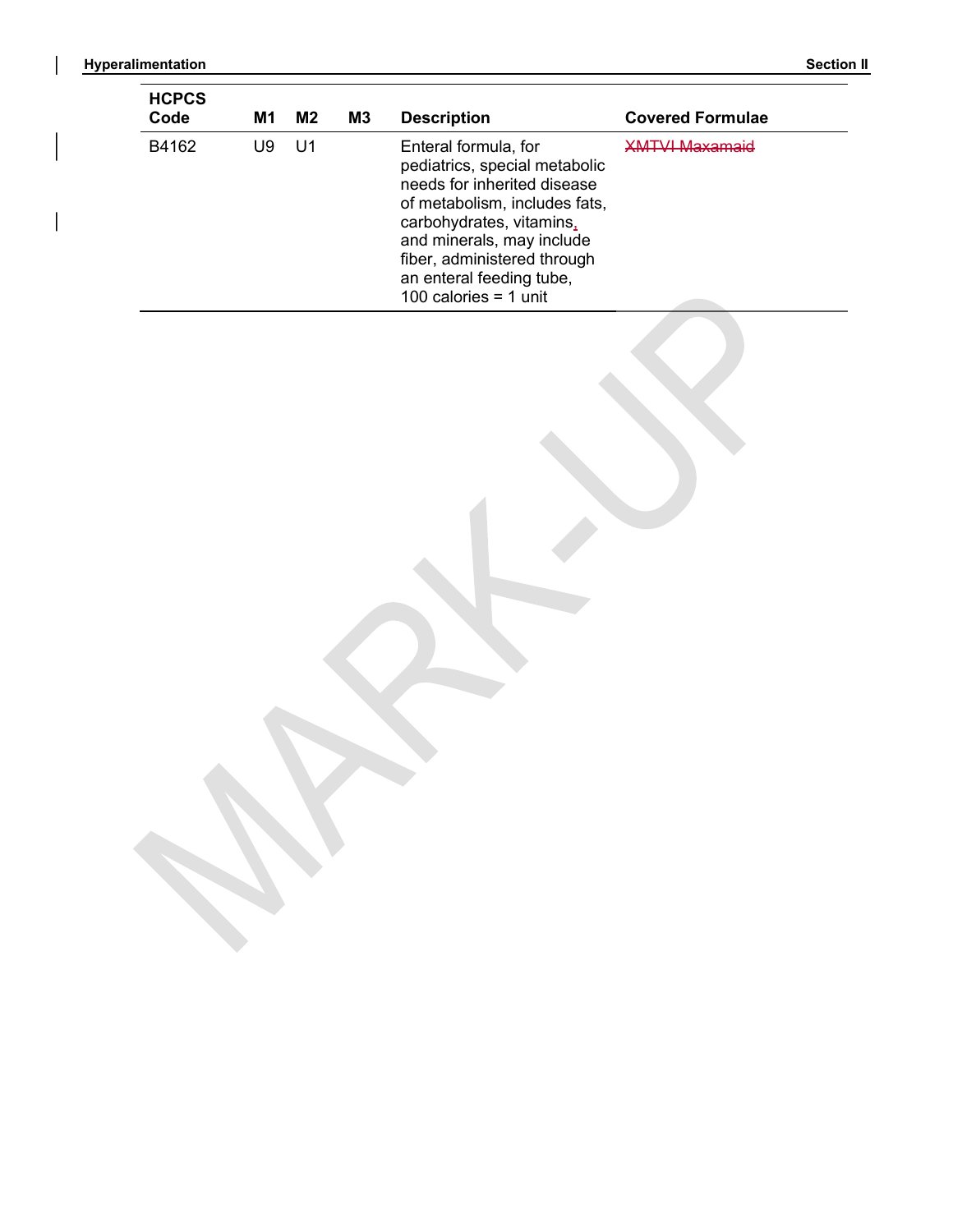| <b>Prosthetics</b>                                                                                                                                                                                                                                                                                                                     | <b>Section II</b>         |
|----------------------------------------------------------------------------------------------------------------------------------------------------------------------------------------------------------------------------------------------------------------------------------------------------------------------------------------|---------------------------|
| <b>TOC required</b>                                                                                                                                                                                                                                                                                                                    |                           |
| 212.209<br>(DME) MIC-KEYLow-Profile Skin Level Gastrostomy Tube (MIC-<br><b>KEYLow-Profile Button) and Supplies for Beneficiaries of All Ages</b>                                                                                                                                                                                      | 712-1-4420                |
| The Arkansas Medicaid Program reimburses for the MIC-KEYLow-Profile Skin Level<br>Gastrostomy Tube (MIC-KEYLow-Profile buttonButton) and supplies for Medicaid-eligible<br>beneficiaries of all ages. Prior authorization (PA) from AFMC-DHS or its designated vendor is<br>required.                                                  |                           |
| When requesting prior authorization, form DMS-679A titled Prescription & Prior Authorization<br>Request for Medical Equipment Excluding Wheelchairs & Wheelchair Components, must be<br>completed and sent, along with sufficient medical documentation. View or print contact<br>information for how to submit the request., to AFMG. | <b>Field Code Changed</b> |
| The MIC-KEYLow-Profile Kit is benefit-limited to two (2) per state fiscal year (SFY). The<br>accessories, extension sets, and adapters are covered under the \$250 medical supply benefit<br>limit.                                                                                                                                    |                           |
| Benefit extensions will be considered on a case-by-case basis if proven to be medically<br>necessary. Prior authorization must be obtained from AFMC for any extensions using form<br>DMS-679A. View or print AFMC contact information. View or print form DMS-679A and                                                                | <b>Field Code Changed</b> |
| instructions for completion.                                                                                                                                                                                                                                                                                                           | <b>Field Code Changed</b> |
| 212.210<br><b>DME MIC-KEYLow-Profile Percutaneous Cecostomy Tube (MIC-</b><br><b>KEYLow-Profile buttonButton) for Beneficiaries of All Ages</b>                                                                                                                                                                                        | 4012-1-4520               |
| The Arkansas Medicaid Program reimburses for the MIC-KEY Percutaneous Cecostomy Tube<br>(MIC-KEY button) for Medicaid-eligible beneficiaries of all ages. Arkansas Medicaid will<br>reimburse the MIC-KEY Skin Level Gastrostomy Tube for all ages, when used for the                                                                  |                           |
| management of severe fecal incontinence (see diagnosis codes below) requiring percutaneous<br>cecostomy tube placement for bowel evacuation. Prior authorization (PA) from AFMC is<br>required.                                                                                                                                        |                           |
| When requesting prior authorization, form DMS 679A titled Prescription & Prior Authorization<br>Request for Medical Equipment Excluding Wheelchairs and Wheelchair Components, must be<br>completed and sent, along with sufficient medical documentation, to AFMC. View or print                                                      | <b>Field Code Changed</b> |
| AFMC contact information. View or print form DMS-679A and instructions for completion.                                                                                                                                                                                                                                                 | <b>Field Code Changed</b> |
| The MIC-KEY button is benefit-limited to 2 per state fiscal year (SFY).                                                                                                                                                                                                                                                                |                           |
| The MIC-KEYLow-Profile bButton for a Percutaneous Cecostomy Tube requires use of the<br>following diagnosis codes (View ICD codes.)                                                                                                                                                                                                    | <b>Field Code Changed</b> |
| The MIC-KEYLow-Profile bButton for a Percutaneous Cecostomy Tube requires use of the<br>following CPT codes:                                                                                                                                                                                                                           |                           |
| 44300<br>49442<br>49450                                                                                                                                                                                                                                                                                                                |                           |
| 242.150<br><b>Nutritional Formulae for Child Health Services (EPSDT)</b><br>Beneficiaries Under Twenty-one (21) Years of Age<br>The following list provides the enteral formula HCPCS procedure codes, any associated                                                                                                                  | 4412-1-4720               |

description lists the formula included in the category of nutrients. The coverage listed is payable only if the service is prescribed as a result of a Child Health Services (EPSDT) screening/referral.

 $\overline{\phantom{a}}$ 

modifiers, code descriptions, and the formula covered for each HCPCS code. The code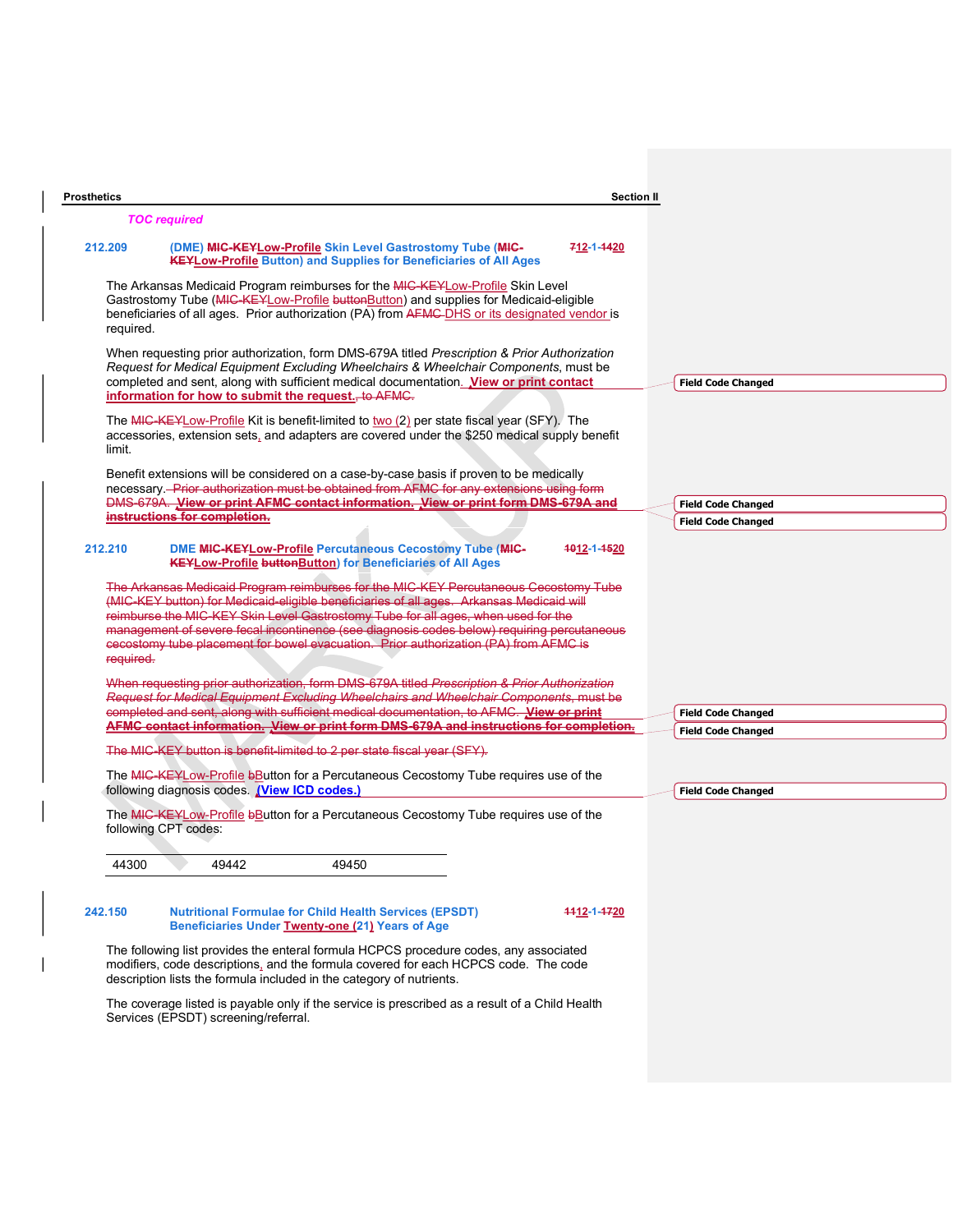There is nNo prior authorization is required for nutritional formulae for EPSDT beneficiaries from age five (5) years through twenty (20) years.

Prior authorization is required for beneficiaries from birth through four  $(4)$  years. Use of modifier U7 in the following list will be necessary, as indicated.

To request prior authorization, providers should complete the Arkansas Foundation for Care, Inc. Prescription & Prior Authorization Request for Medical Equipment Excluding Wheelchairs & Wheelchair Components (DMS-679A), attaching a copy of the EPSDT screening/referral as well as a prescription signed by the beneficiary's PCP. View or print form DMS-679A. View or print contact information for how to submit the request.

- NOTE: The Women, Infant, and Children program (WIC) must be accessed first-before the Medicaid program for children from birth to their fifth birthdayfive (5) years of age.<br>The Arkansas Medicaid program mirrors coverage of approved WIC nutritional
	- formulae. As stated in current policy, the WIC Program must be accessed first for Arkansas Medicaid beneficiaries aged zero (0) to five (5) years, prior to requesting supplemental amounts of WIC-approved nutritional formula. The Medicaid nutritional formula list will be updated accordingly to continue compliance with the WIC Program in Arkansas. Changes will be reflected in the appropriate Medicaid provider manual.

For beneficiaries from birth through four  $(4)$  years of age, the use of modifier U8, as well as additional documentation, will be required when a non-WIC formula is prescribed, or WIC guidelines are not followed when prescribing special formula.

An EPSDT screening, which documents the PCP's medical rationale for prescribing a formula, as well as medical records documenting the beneficiary's failed trials of WIC formula, must be submitted for review. Flavor preferences for formulae will not be considered for medical necessity.

#### Exceptions to Use of Formulae

The following exceptions must be followed in order to use formulae listed in this section.

- A. Nutramigen LIPIL Sensitivity or allergy to milk and/or soy protein; chronic diarrhea, food allergies, GI bleeds. Similac Advance must first have been tried.
- B. Nutramigen Enflora LGG Sensitivity or allergy to milk and/or soy protein; chronic diarrhea, food allergies, GI bleeds. Similac Advance must first have been tried.
- C. Pregestimil Allergy to milk and/or soy protein; chronic diarrhea, short gut; cystic fibrosis; fat malabsorption due to GI or liver disease.
- D. Gerber Extensive HA Allergy to milk and/or soy protein; severe malnutrition; chronic diarrhea; short bowel syndrome; known or suspected corn allergy. Similac Advance must first have been tried.
- E. Alfamino Junior Allergy to cow's milk, multiple food protein intolerance, and food allergy associated conditions: short bowel syndrome, gastroesophageal reflux disease (GERD), eosinophilic esophagitis, malabsorption, and other GI disorders. Neocate Junior with Prebiotics is intended for children over the age of one  $(1)$  year.
- F. Alfamino Infant Allergy to cow's milk, multiple food protein intolerance, and food allergy associated conditions: short bowel syndrome, gastroesophageal reflux disease (GERD), eosinophilic esophagitis, malabsorption, and other GI disorders. Similac Expert Care Alimentum, Nutramigen, or Pregestimil must first have been tried.

Field Code Changed Field Code Changed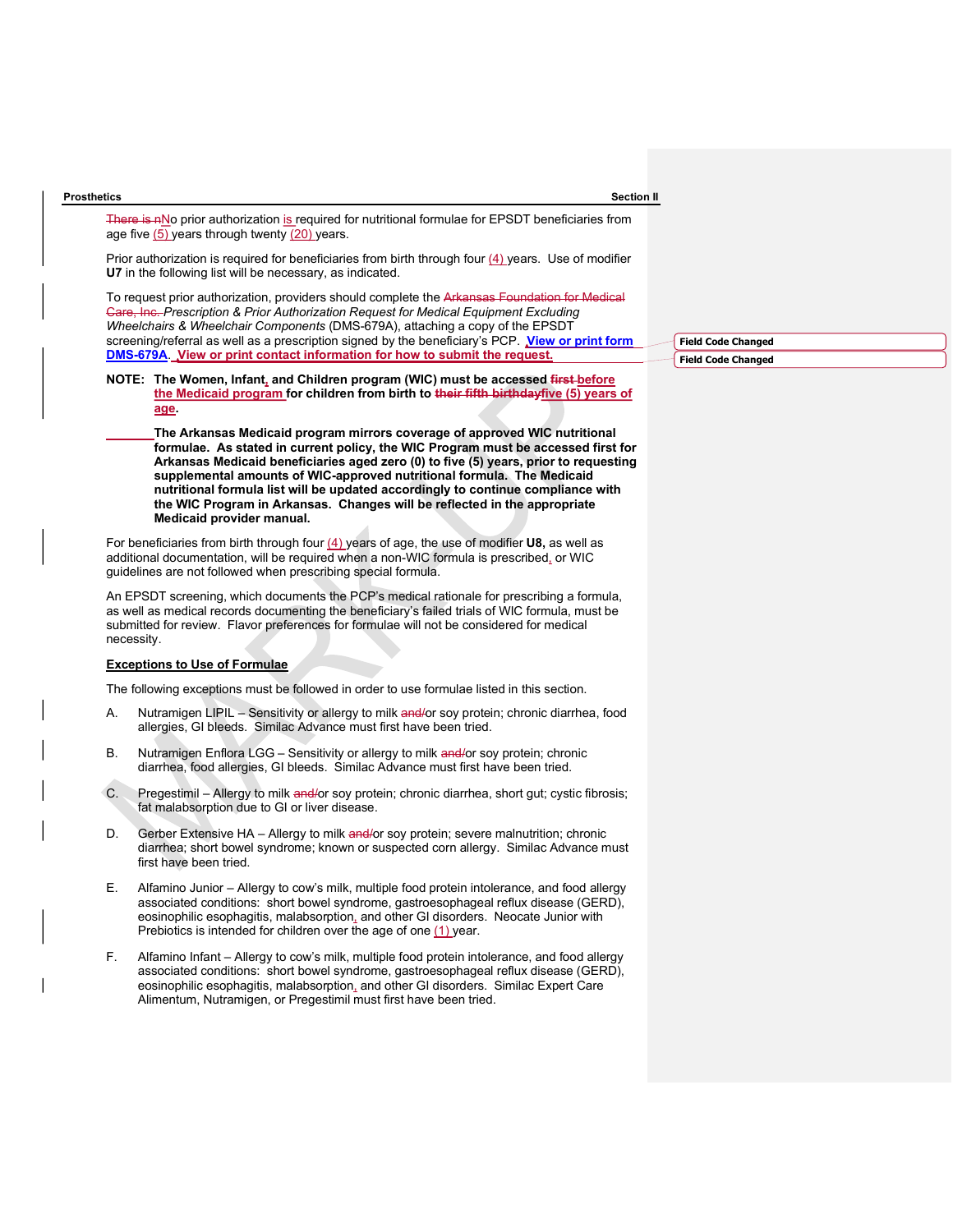National

- G. Portagen Pancreatic insufficiency, bile acid deficiency, or lymphatic anomalies; biliary atresia; liver disease; chylothorax.
- H. Similac PM 60/40 Renal, cardiac, or other condition that requires lowered minerals.
- I. Periflex Infant PKU; Hyperphenylalaninemia; for infants and toddlers.
- J. PKU Periflex Junior Plus Hyperphenylalaninemia; for children and adults.
- K. Gerber Good Start Premature 24– Preterm, low birth weight. Not intended for feeding low birth weight infants after they reach a weight of 3600 g (approximately eight (8) lbs.). Not approved for an infant previously on term formula or a term infant for increased calories.
- L. Enfamil EnfaCare Preterm infant transitional formula for use between premature formula and term formula. Not approved for an infant previously on term formula or a term infant for increased calories.

Procedure codes found in this section must be billed either electronically or on paper with modifier EP for beneficiaries under twenty-one (21) years of age. Modifier BO is used to bill for oral usage. When a second or third modifier is listed, that modifier must be used in conjunction with EP.

For beneficiaries from birth through four  $(4)$  years of age, the use of modifier U7, as well as additional documentation will be required when a non-WIC formula is prescribed, or WIC guidelines are not followed when prescribing special formula.

Modifiers in this section are indicated by the headings M1, M2, M3 and M4.

\*\* – These covered formulae are substitutions for PediaSure.

#### Nutritional Formulae for Child Health Services (EPSDT) Beneficiaries Under Twentyone (21) Years of Age (Section 242.150)

| <b>Procedure</b>                     |          |                |     |    |                                                                                                  |                         |
|--------------------------------------|----------|----------------|-----|----|--------------------------------------------------------------------------------------------------|-------------------------|
| Code                                 | M1       | M <sub>2</sub> | M3  | M4 | <b>Description</b>                                                                               | <b>Covered Formulae</b> |
| B4149                                | EP       |                |     |    | Enteral formula,                                                                                 | <del>Compleat</del>     |
| B4149                                | EP       | <b>BO</b>      |     |    | blenderized natural foods<br>with intact nutrients,<br>includes proteins, fats,                  |                         |
| B4149<br>B4149                       | EP<br>EP | U7<br>U7       | BO  |    | carbohydrates, vitamins,<br>and minerals, may include                                            |                         |
| Ages $0 - 4$<br>Years<br>requires PA |          |                |     |    | fiber, administered through<br>an enteral feeding tube,<br>100 calories = 1 unit                 |                         |
| B4150<br>B4150                       | EP<br>EP | BO.            |     |    | Enteral formula.<br>nutritionally complete with<br>intact nutrients, includes<br>proteins, fats, | ee list below           |
| B4150                                | EP       | U7             |     |    | carbohydrates, vitamins,                                                                         |                         |
| B4150                                | EP       | U7             | BO. |    | and minerals, may include                                                                        |                         |
| Ages $0 - 4$<br>Years<br>requires PA |          |                |     |    | fiber, administered through<br>an enteral feeding tube,<br>100 calories = 1 unit                 |                         |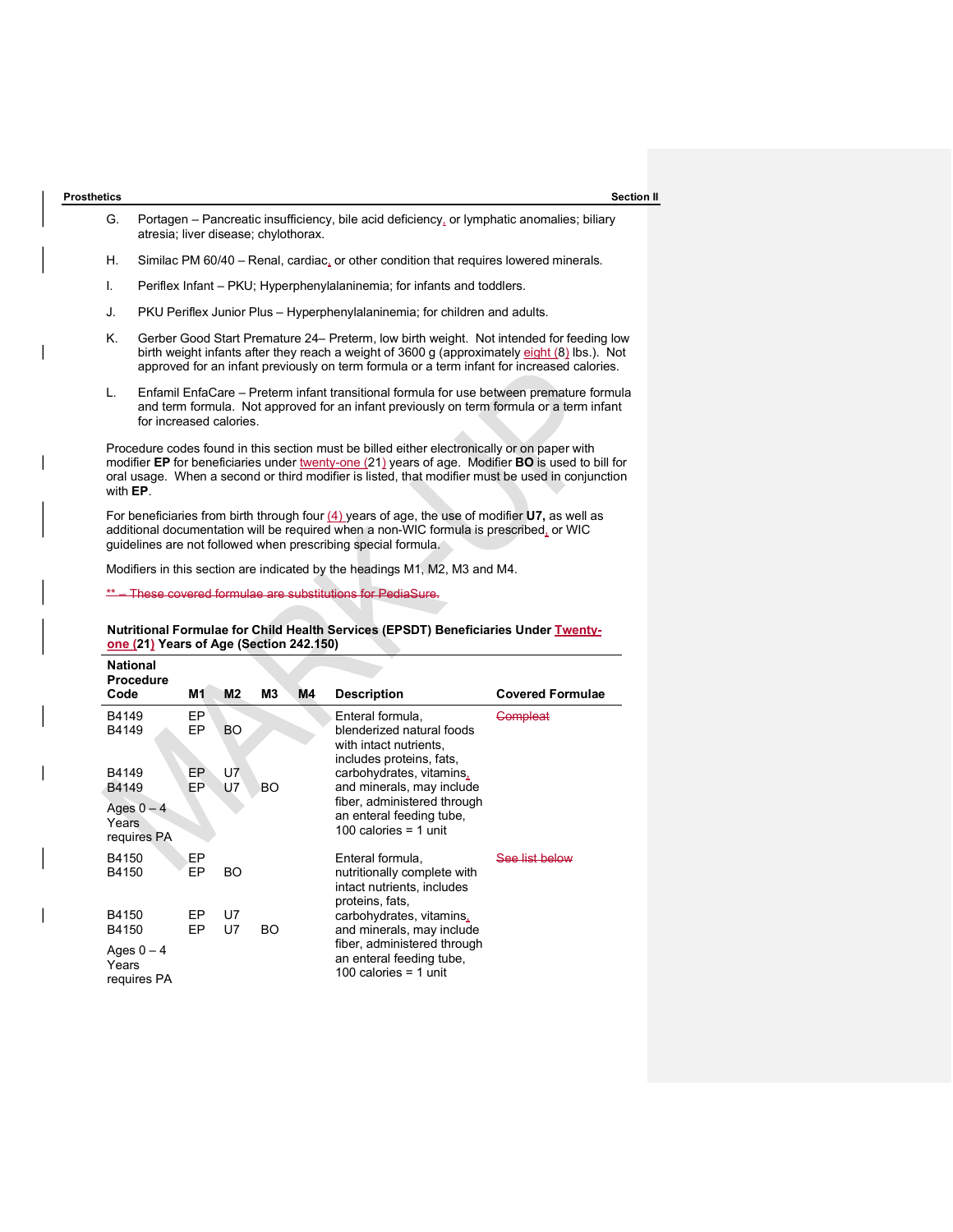| <b>National</b><br><b>Procedure</b><br>Code                                                                                                                                                             | M1             | M <sub>2</sub>  | M <sub>3</sub> | M4  | <b>Description</b>                                                                                                                                                                                             | <b>Covered Formulae</b>                                                                                                       |
|---------------------------------------------------------------------------------------------------------------------------------------------------------------------------------------------------------|----------------|-----------------|----------------|-----|----------------------------------------------------------------------------------------------------------------------------------------------------------------------------------------------------------------|-------------------------------------------------------------------------------------------------------------------------------|
| <b>Govered Formulae:</b><br><b>Boost</b><br><b>Carnation Instant Breakfast</b> -<br><b>Lactose Free</b><br>Ensure<br><b>Ensure Fiber with FOS</b><br><b>Ensure High Protein</b><br><b>Ensure Powder</b> |                |                 |                |     | <b>Fibersource HN</b><br><b>IsoSource HN</b><br>Jevity 1.0 CAL<br>Nutren 1.0                                                                                                                                   | Nutren Junior 1.0<br><b>Fiber</b><br>Osmolite 1.0 CAL<br>Promote<br><b>Promote with Fiber</b>                                 |
| B4150                                                                                                                                                                                                   | EP             | U1              | <b>BO</b>      |     | Enteral formula.<br>nutritionally complete with                                                                                                                                                                | <b>Boost Pudding</b><br><b>Ensure Pudding</b>                                                                                 |
| B4150<br>Ages $0 - 4$<br>Years<br>requires PA                                                                                                                                                           | EP             | U1              | U7             | BO. | intact nutrients, includes<br>proteins, fats,<br>carbohydrates, vitamins,<br>and minerals, may include<br>fiber, administered through<br>an enteral feeding tube.<br>100 calories = 1 unit                     |                                                                                                                               |
| B4152<br>B4152                                                                                                                                                                                          | EP<br>EP       | <b>BO</b>       |                |     | Enteral formula,<br>nutritionally complete,<br>calorically dense (equal to<br>or greater than 1.5                                                                                                              | Boost Plus<br><b>Carnation Instant</b><br>Breakfast - Lactose<br><b>Free Plus</b>                                             |
| B4152<br>B4152<br>Ages $0 - 4$<br>Years<br>requires PA                                                                                                                                                  | EP<br>EP       | <b>U7</b><br>U7 | <b>BO</b>      |     | Kcal/ml), with intact<br>nutrients, includes<br>proteins, fats,<br>carbohydrates, vitamins,<br>and minerals, may include<br>fiber, administered through<br>an enteral feeding tube,<br>100 calories = $1$ unit | Ensure Plus<br>Nutren Junior 1.5<br>Nutren Junior 2.0<br>Osmolite 1.5 Cal<br>Resource 2.0<br>Scandishake<br><b>Two-Cal HN</b> |
| B4153<br>B4153<br>B4153                                                                                                                                                                                 | EP<br>EP<br>EP | <b>BO</b><br>U7 |                |     | Enteral formula,<br>nutritionally complete,<br>hydrolyzed proteins<br>(amino acids and peptide<br>chain), includes fats,                                                                                       | Peptamen<br>Peptamen 1.5<br>Peptamen with<br>Prebio 1<br>Perative                                                             |
| B4153<br>Ages $0 - 4$<br>Years<br>requires PA                                                                                                                                                           | EP             | U7              | <b>BO</b>      |     | carbohydrates, vitamins,<br>and minerals, may include<br>fiber, administered through<br>an enteral feeding tube,<br>100 calories = $1$ unit                                                                    | <b>Telerex</b><br>Vital HN<br><b>Vivonex Plus</b><br><b>Vivonex TEN</b>                                                       |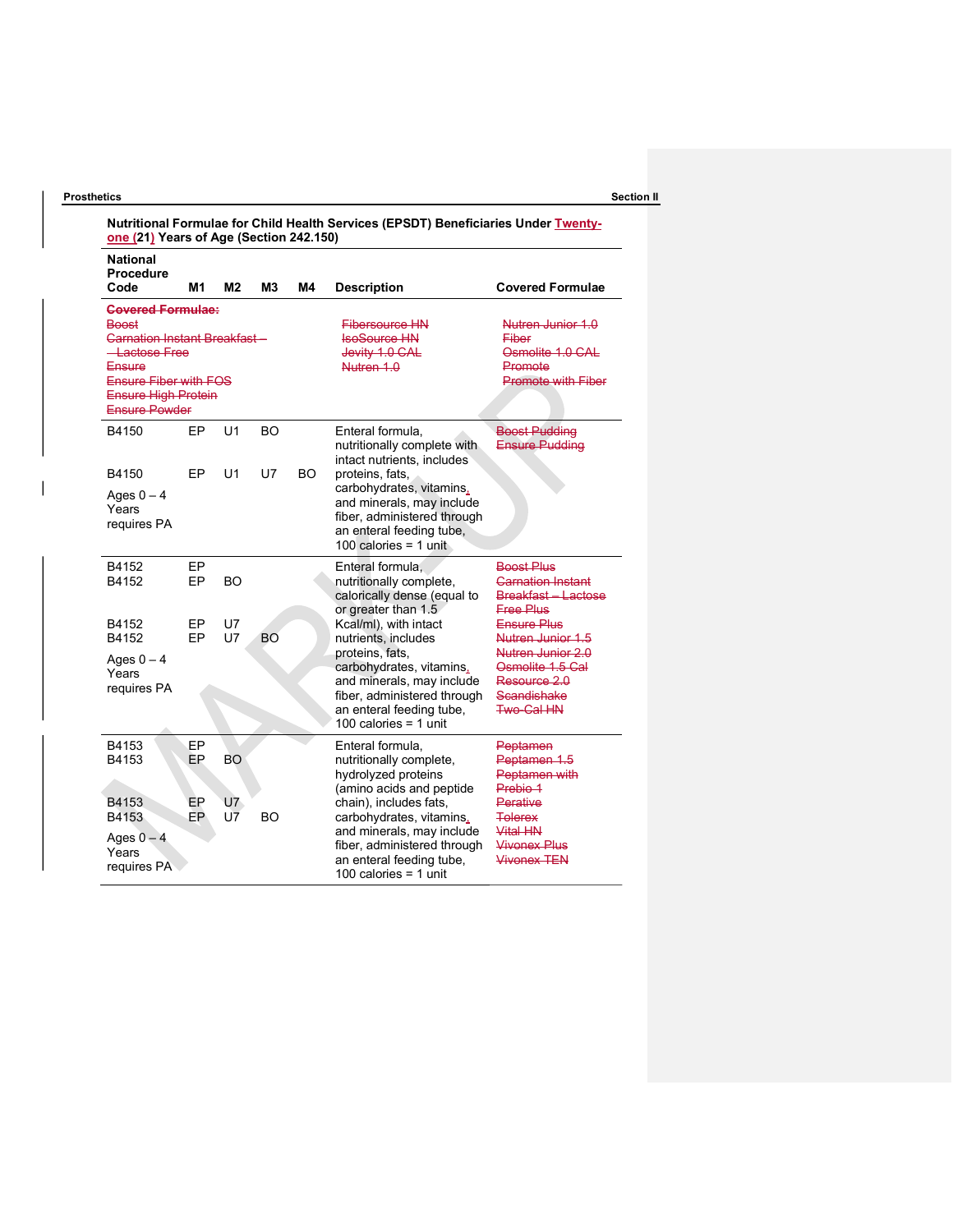$\overline{\phantom{a}}$ 

 $\begin{array}{c} \hline \end{array}$ 

 $\begin{array}{c} \hline \end{array}$ 

| <b>National</b><br><b>Procedure</b><br>Code                                                                                              | M1              | M <sub>2</sub> | M <sub>3</sub> | M4 | <b>Description</b>                                                                                                                                                                                                                                                                                                                                  | <b>Covered Formulae</b>                                           |
|------------------------------------------------------------------------------------------------------------------------------------------|-----------------|----------------|----------------|----|-----------------------------------------------------------------------------------------------------------------------------------------------------------------------------------------------------------------------------------------------------------------------------------------------------------------------------------------------------|-------------------------------------------------------------------|
| B4154<br>B4154                                                                                                                           | EP<br>EP        | <b>BO</b>      |                |    | Enteral formula,<br>nutritionally complete, for<br>special metabolic needs,<br>includes inherited disease                                                                                                                                                                                                                                           | See list below                                                    |
| B4154<br>B4154<br>Ages $0 - 4$<br>Years<br>requires PA                                                                                   | EP<br>EP        | U7<br>U7       | <b>BO</b>      |    | of metabolism, includes<br>altered composition of<br>proteins, fats,<br>carbohydrates, vitamins,<br>and/or minerals, may<br>include fiber, administered<br>through an enteral feeding<br>tube, 100 calories = 1 unit                                                                                                                                |                                                                   |
| <b>Govered formulae:</b><br><b>Boost Glucose Control</b><br>Glucerna 1.0 cal<br><b>Nutren Givtrol</b><br><b>Hepatic Aid II</b><br>Impact |                 |                |                |    | Impact with Fiber<br>Ketocal 4:1<br>Ketocal 3:1<br>Nepro with Carb Steady<br><b>NutriHep</b>                                                                                                                                                                                                                                                        | Pulmocare<br>Similac PM 60/40<br>Suplena with Carb<br>Steady      |
| B4155<br>B4155<br>Bill on paper (Indicate<br>specific name of<br>formula on claims.)                                                     | EP<br><b>EP</b> | <b>BO</b>      |                |    | Enteral formula,<br>nutritionally<br>incomplete/modular<br>nutrients, includes specific<br>nutrients, carbohydrates<br>(e.g., glucose polymers),<br>proteins/amino acids (e.g.,<br>glutamine, arganine), fat<br>(e.g., medium chain<br>triglycerides), or<br>combination, administered<br>through an enteral feeding<br>tube, 100 calories = 1 unit | <b>MCT Oil</b><br>Procel Protein<br>Supplement<br>Provimin        |
| B4155<br>B4155<br>Ages $0 - 4$<br>Years<br>requires PA<br>Bill on paper (Indicate<br>specific name of<br>formula on claims.)             | EP<br>EP        | U7             | <b>BO</b>      |    | Enteral formula,<br>nutritionally<br>incomplete/modular<br>nutrients, includes specific<br>nutrients, carbohydrates<br>(e.g., glucose polymers),<br>proteins/amino acids (e.g.,<br>glutamine, arganine), fat<br>(e.g., medium chain<br>triglycerides), or<br>combination, administered<br>through an enteral feeding<br>tube, 100 calories = 1 unit | <b>MCT Oil</b><br><b>Procel Protein</b><br>Supplement<br>Provimin |

Nutritional Formulae for Child Health Services (EPSDT) Beneficiaries Under Twenty-

one (21) Years of Age (Section 242.150)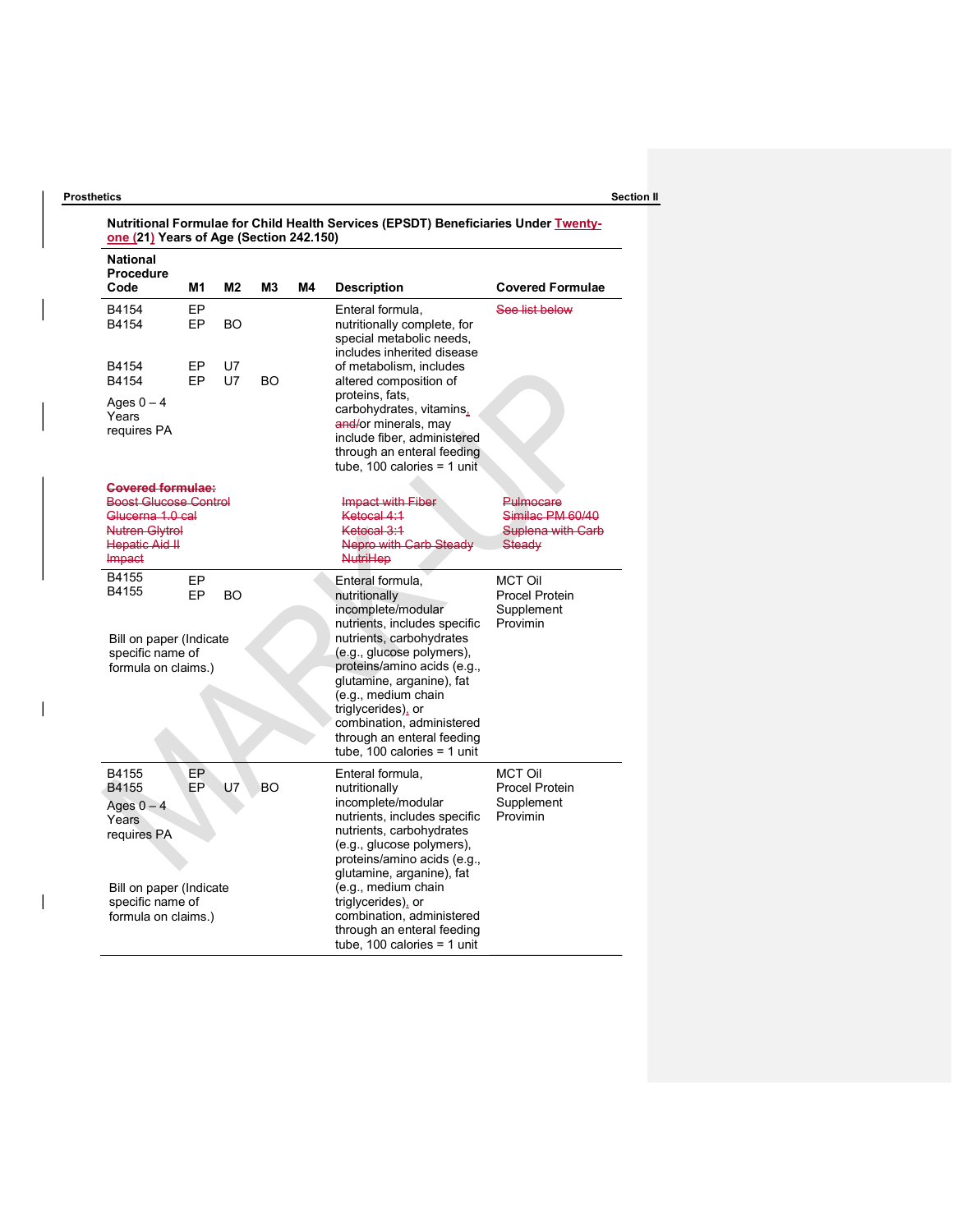$\overline{\phantom{a}}$ 

 $\begin{array}{c} \hline \end{array}$ 

 $\overline{1}$ 

| one (21) Years of Age (Section 242.150)<br><b>National</b> |                |                                  |                 |           |                                                                                                                                                                                                                                                          |                                                                                          |  |
|------------------------------------------------------------|----------------|----------------------------------|-----------------|-----------|----------------------------------------------------------------------------------------------------------------------------------------------------------------------------------------------------------------------------------------------------------|------------------------------------------------------------------------------------------|--|
| <b>Procedure</b><br>Code                                   | M <sub>1</sub> | M <sub>2</sub>                   | M <sub>3</sub>  | M4        | <b>Description</b>                                                                                                                                                                                                                                       | <b>Covered Formulae</b>                                                                  |  |
| B4155<br>B4155                                             | EP<br>EP       | U1<br>U1                         | <b>BO</b>       |           | Enteral formula,<br>nutritionally<br>incomplete/modular<br>nutrients, includes specific                                                                                                                                                                  | SolCarb<br>Scandical                                                                     |  |
| B4155<br>B4155                                             | EP<br>EP       | U1<br>U1                         | U7<br><b>U7</b> | <b>BO</b> | nutrients, carbohydrates<br>(e.g., glucose polymers),                                                                                                                                                                                                    |                                                                                          |  |
| Ages $0 - 4$<br>Years<br>requires PA                       |                |                                  |                 |           | proteins/amino acids (e.g.,<br>glutamine, arganine), fat<br>(e.g., medium chain<br>triglycerides), or<br>combination, administered<br>through an enteral feeding<br>tube, 100 calories = 1 unit                                                          |                                                                                          |  |
| B4155<br>B4155                                             | EP<br>EP       | U <sub>2</sub><br>U <sub>2</sub> | <b>BO</b>       |           | Enteral formula,<br>nutritionally<br>incomplete/modular<br>nutrients, includes specific                                                                                                                                                                  | Microlipid                                                                               |  |
| B4155<br>B4155<br>Ages $0 - 4$<br>Years<br>requires PA     | EP<br>EP       | U <sub>2</sub><br>U <sub>2</sub> | U7<br>U7        | BO.       | nutrients, carbohydrates<br>(e.g., glucose polymers),<br>proteins/amino acids (e.g.,<br>glutamine, arganine), fat<br>(e.g., medium chain<br>triglycerides), or<br>combination, administered<br>through an enteral feeding<br>tube, 100 calories = 1 unit |                                                                                          |  |
| B4155<br>B4155                                             | EP<br>EP       | U <sub>3</sub><br>U <sub>3</sub> | <b>BO</b>       |           | Enteral formula,<br>nutritionally<br>incomplete/modular<br>nutrients, includes specific                                                                                                                                                                  | MSUD <sub>1</sub><br>MSUD <sub>2</sub><br>Periflex Infant<br><b>Periflex Junior Plus</b> |  |
| B4155<br>B4155<br>Ages $0 - 4$<br>Years<br>requires PA     | EP<br>EP       | U <sub>3</sub><br>U <sub>3</sub> | U7<br>U7        | <b>BO</b> | nutrients, carbohydrates<br>(e.g., glucose polymers),<br>proteins/amino acids (e.g.,<br>glutamine, arganine), fat<br>(e.g., medium chain<br>triglycerides), or<br>combination, administered<br>through an enteral feeding<br>tube, 100 calories = 1 unit | <b>RGF</b><br>$+YR+$<br>TYR <sub>2</sub>                                                 |  |

Nutritional Formulae for Child Health Services (EPSDT) Beneficiaries Under Twenty-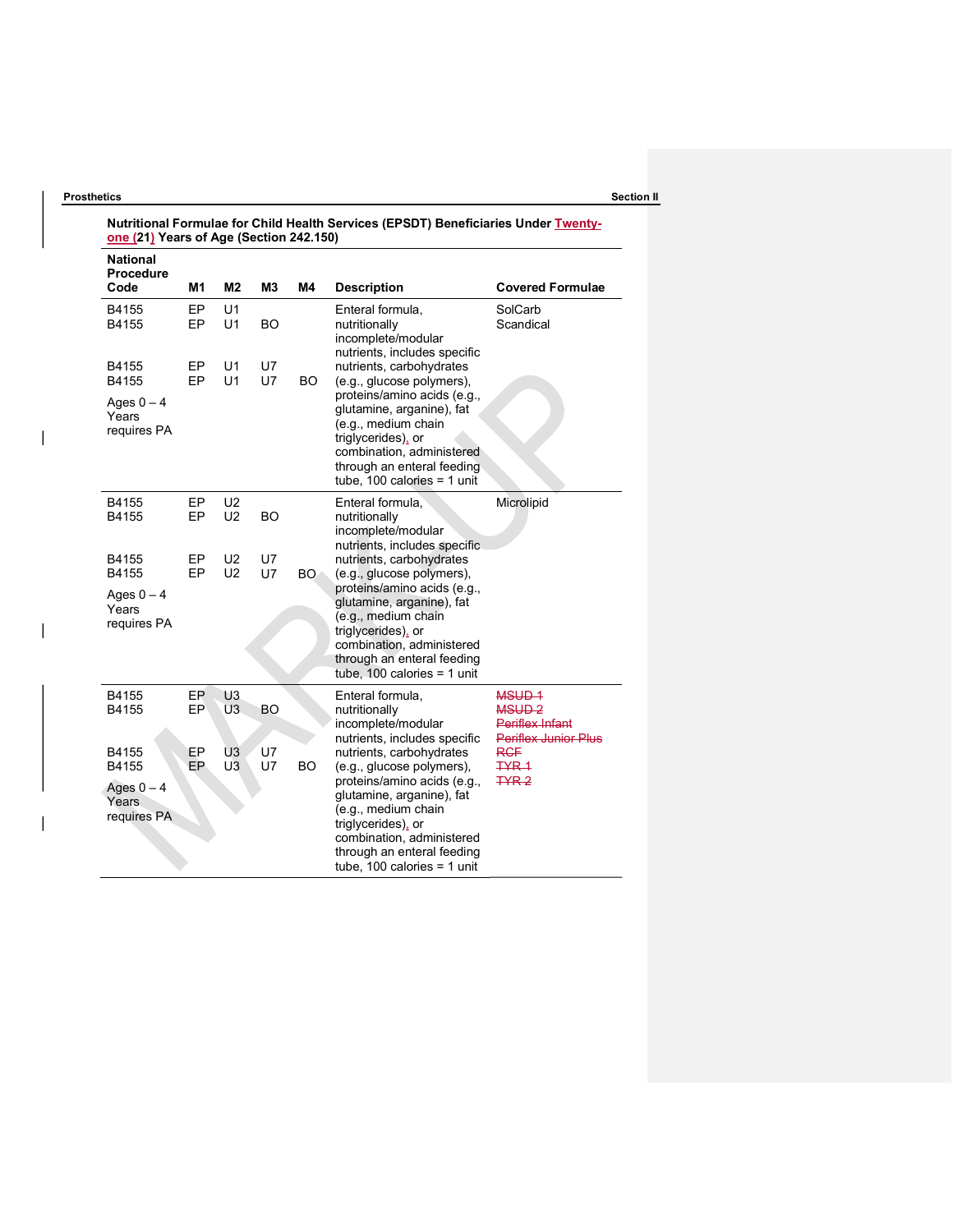$\overline{\phantom{a}}$ 

 $\overline{\phantom{a}}$ 

 $\overline{\phantom{a}}$ 

 $\overline{\phantom{a}}$ 

 $\overline{\phantom{a}}$ 

| National<br><b>Procedure</b><br>Code | M1       | M <sub>2</sub>                   | MЗ              | M4  | <b>Description</b>                                                                                                                                           | <b>Covered Formulae</b>                                                                                    |
|--------------------------------------|----------|----------------------------------|-----------------|-----|--------------------------------------------------------------------------------------------------------------------------------------------------------------|------------------------------------------------------------------------------------------------------------|
| B4158<br>B4158                       | EP<br>EP | <b>BO</b>                        |                 |     | Enteral formula, for<br>pediatrics, nutritionally<br>complete with intact<br>nutrients, includes                                                             | Portagen<br>Similac Advance<br>Similac Advance                                                             |
| B4158<br>B4158                       | EP<br>EP | U7<br>U7                         | BO              |     | proteins, fats,<br>carbohydrates, vitamins<br>and minerals, may include                                                                                      |                                                                                                            |
| Ages $0 - 4$<br>Years<br>requires PA |          |                                  |                 |     | fiber, and/or iron,<br>administered through an<br>enteral feeding tube, 100<br>calories $= 1$ unit                                                           |                                                                                                            |
| B4159<br>B4159                       | EP<br>EP | <b>BO</b>                        |                 |     | Enteral formula, for<br>pediatrics, nutritionally<br>complete soy base with                                                                                  | Similac Soy Isomil                                                                                         |
| B4159<br>B4159                       | EP<br>EP | U7<br>U7                         | <b>BO</b>       |     | intact nutrients, includes<br>proteins, fats,<br>carbohydrates, vitamins                                                                                     |                                                                                                            |
| Ages $0 - 4$<br>Years<br>requires PA |          |                                  |                 |     | and minerals, may include<br>fiber, and/or iron,<br>administered through an<br>enteral feeding tube, 100<br>calories = $1$ unit                              |                                                                                                            |
| B4159<br>B4159                       | EP<br>EP | <b>BO</b>                        |                 |     | Enteral formula, for<br>pediatrics, nutritionally<br>complete soy base with<br>intact nutrients, includes                                                    | Similac Advance (20<br>calorie - milk-based)<br>Similac Sov Isomil<br>$(20 \text{ calorie} - \text{sov} -$ |
| B4159<br>B4159                       | EP<br>EP | U <sub>8</sub><br>U <sub>8</sub> | <b>U7</b><br>U7 | BO. | proteins, fats,<br>carbohydrates, vitamins                                                                                                                   | based)                                                                                                     |
| Ages $0 - 4$<br>Years<br>requires PA |          |                                  |                 |     | and minerals, may include<br>fiber, and/or iron,<br>administered through an<br>enteral feeding tube, 100<br>calories $= 1$ unit                              |                                                                                                            |
| B4160<br>B4160                       | EP<br>EP | <b>BO</b>                        |                 |     | Enteral formula, for<br>pediatrics, nutritionally<br>complete calorically dense<br>(equal to or greater than                                                 | <b>Boost Kids Essentials</b><br><b>Nutren Junior</b><br>Nutren Junior with<br><b>Fiber</b>                 |
| B4160<br>B4160                       | EP<br>EP | U7<br>U7                         | BO              |     | 0.7Kcal/ml) with intact<br>nutrients, includes                                                                                                               |                                                                                                            |
| Ages $0 - 4$<br>Years<br>requires PA |          |                                  |                 |     | proteins, fats,<br>carbohydrates, vitamins,<br>and minerals, may include<br>fiber, administered through<br>an enteral feeding tube,<br>100 calories = 1 unit |                                                                                                            |

Nutritional Formulae for Child Health Services (EPSDT) Beneficiaries Under Twentyone (21) Years of Age (Section 242.150)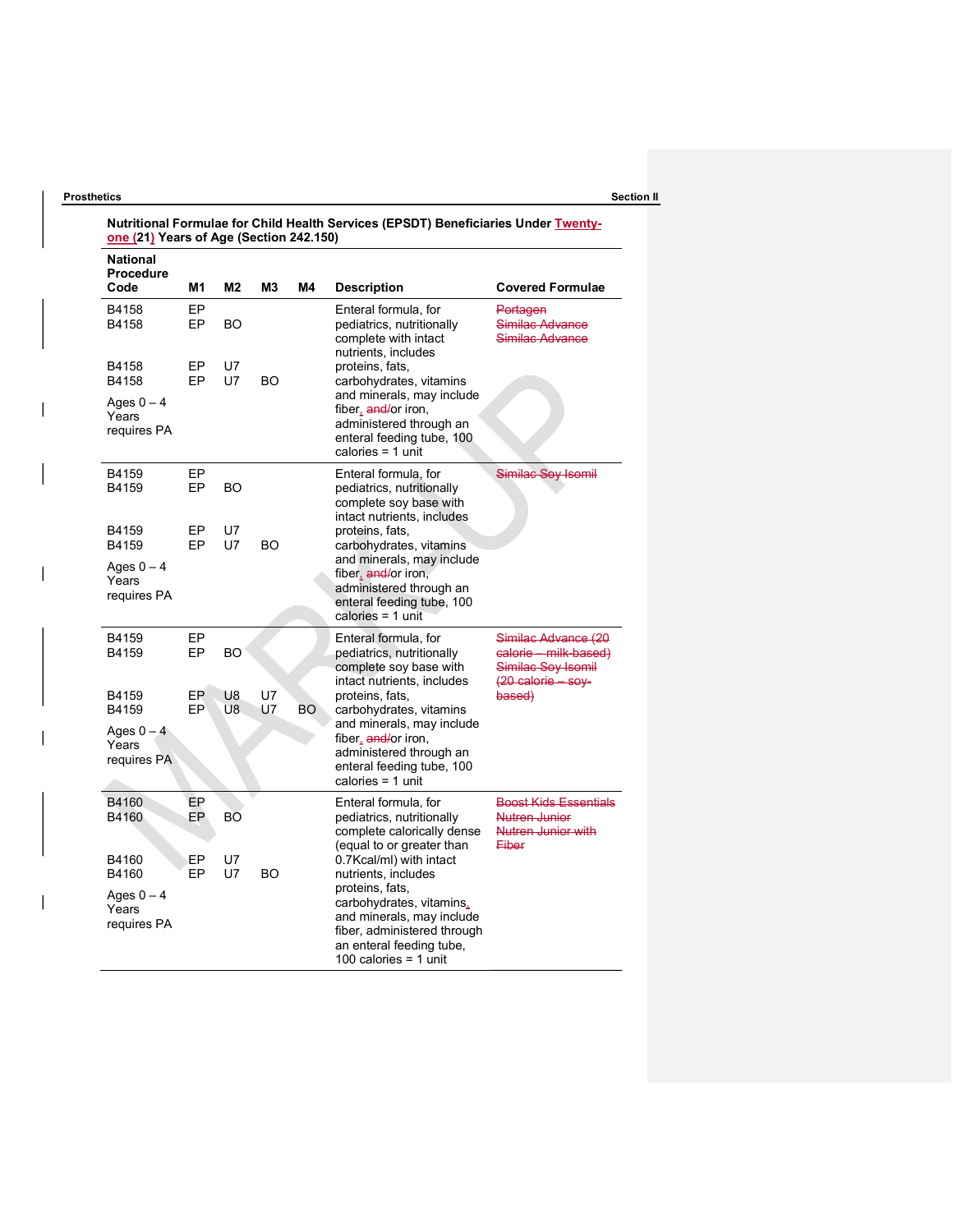$\overline{\phantom{a}}$ 

 $\overline{\phantom{a}}$ 

 $\Big\}$ 

 $\begin{array}{c} \hline \end{array}$ 

| National<br><b>Procedure</b><br>Code                   | M1       | M2                               | M3              | M4        | <b>Description</b>                                                                                                                                                                                                                                                         | <b>Covered Formulae</b>                                                             |
|--------------------------------------------------------|----------|----------------------------------|-----------------|-----------|----------------------------------------------------------------------------------------------------------------------------------------------------------------------------------------------------------------------------------------------------------------------------|-------------------------------------------------------------------------------------|
| B4160<br>B4160                                         | EP<br>EP | BO                               |                 |           | Enteral formula, for<br>pediatrics, nutritionally<br>complete calorically dense<br>(equal to or greater than                                                                                                                                                               | <b>Boost Kids Essentials</b><br>Nutren Junior<br>Nutren Junior with<br><b>Fiber</b> |
| B4160<br>B4160                                         | EP<br>EP | U <sub>8</sub><br>U <sub>8</sub> | U7<br>U7        | BO.       | 0.7 Kcal/ml) with intact<br>nutrients, includes<br>proteins, fats,                                                                                                                                                                                                         |                                                                                     |
| Ages $0 - 4$<br>Years<br>requires PA                   |          |                                  |                 |           | carbohydrates, vitamins,<br>and minerals, may include<br>fiber, administered through<br>an enteral feeding tube.<br>100 calories = $1$ unit                                                                                                                                |                                                                                     |
| B4160<br>B4160                                         | EP<br>EP | U1<br>U1                         | BO              |           | Enteral formula, for<br>pediatrics, nutritionally<br>complete calorically dense<br>(equal to or greater than                                                                                                                                                               | Gerber Good Start<br>Premature 24                                                   |
| B4160<br>B4160                                         | EP<br>EP | U1<br>U1                         | <b>U7</b><br>U7 | <b>BO</b> | 0.7 Kcal/ml) with intact<br>nutrients, includes                                                                                                                                                                                                                            |                                                                                     |
| Ages $0 - 4$<br>Years<br>requires PA                   |          |                                  |                 |           | proteins, fats,<br>carbohydrates, vitamins,<br>and minerals, may include<br>fiber, administered<br>through an enteral feeding<br>tube, $100$ calories = 1 unit                                                                                                             |                                                                                     |
| B4160<br>B4160                                         | EP<br>EP | U <sub>1</sub><br>U1             | U8<br>U8        | BO.       | Enteral formula, for<br>pediatrics, nutritionally                                                                                                                                                                                                                          | Enfamil EnfaCare                                                                    |
| Ages $0 - 4$<br>Years<br>requires PA                   |          |                                  |                 |           | complete calorically dense<br>(equal to or greater than<br>0.7 Kcal/ml) with intact<br>nutrients, includes<br>proteins, fats,<br>carbohydrates, vitamins,<br>and minerals, may include<br>fiber, administered<br>through an enteral feeding<br>tube, 100 calories = 1 unit |                                                                                     |
| B4161<br>B4161                                         | EP<br>EP | BO                               |                 |           | Enteral formula, for<br>pediatrics,<br>hydrolyzed/amino acids<br>and peptide chain                                                                                                                                                                                         | Alfamino Junior<br>Alfamino Infant<br>Nutramigen Enflora<br><b>LGG</b>              |
| B4161<br>B4161<br>Ages $0 - 4$<br>Years<br>requires PA | EP<br>EP | U7<br>U7                         | BO              |           | proteins, includes fats,<br>carbohydrates, vitamins,<br>and minerals, may include<br>fiber, administered through<br>an enteral feeding tube,<br>100 calories = $1$ unit                                                                                                    | Nutramigen LIPIL<br>Pregestimil<br>Gerber Extensive HA                              |

Nutritional Formulae for Child Health Services (EPSDT) Beneficiaries Under Twentyone (21) Years of Age (Section 242.150)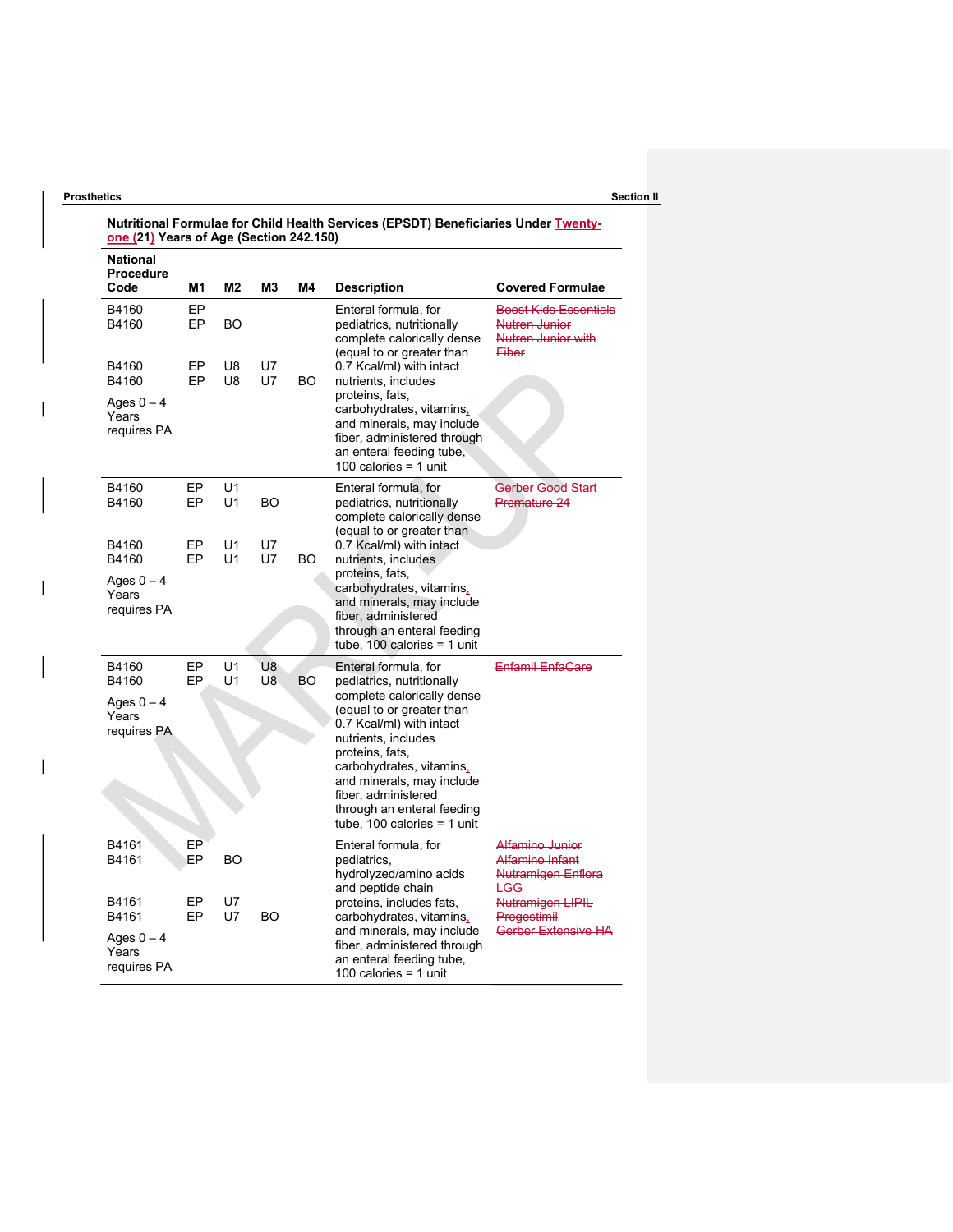| <b>Prosthetics</b> | <b>Section II</b> |  |
|--------------------|-------------------|--|
|--------------------|-------------------|--|

 $\overline{\phantom{a}}$ 

| <b>National</b><br><b>Procedure</b>                                                                                                                                                  |          |                                  |                |           |                                                                                                                                                    |                                                                                                                                           |
|--------------------------------------------------------------------------------------------------------------------------------------------------------------------------------------|----------|----------------------------------|----------------|-----------|----------------------------------------------------------------------------------------------------------------------------------------------------|-------------------------------------------------------------------------------------------------------------------------------------------|
| Code                                                                                                                                                                                 | M1       | M <sub>2</sub>                   | M <sub>3</sub> | M4        | <b>Description</b>                                                                                                                                 | <b>Covered Formulae</b>                                                                                                                   |
| B4161<br>B4161                                                                                                                                                                       | EP<br>EP | <b>BO</b>                        |                |           | Enteral formula, for<br>pediatrics,<br>hydrolyzed/amino acids<br>and peptide chain                                                                 | <b>Neocate Splash</b><br>Peptamen Junier<br><b>Vivonex Pediatrie</b>                                                                      |
| B4161<br>B4161                                                                                                                                                                       | EP<br>EP | U7<br><b>U7</b>                  | U8<br>U8       | <b>BO</b> | proteins, includes fats,<br>carbohydrates, vitamins,                                                                                               |                                                                                                                                           |
| Ages $0 - 4$<br>Years<br>requires PA                                                                                                                                                 |          |                                  |                |           | and minerals, may include<br>fiber, administered through<br>an enteral feeding tube,<br>100 calories = 1 unit                                      |                                                                                                                                           |
| B4162<br>B4162                                                                                                                                                                       | EP<br>EP | <b>BO</b>                        |                |           | Enteral formula, for<br>pediatrics, special<br>metabolic needs for<br>inherited disease of                                                         | See list below                                                                                                                            |
| B4162<br>B4162                                                                                                                                                                       | EР<br>EP | U7<br>U7                         | <b>BO</b>      |           | metabolism, includes fats,<br>carbohydrates, vitamins,                                                                                             |                                                                                                                                           |
| Ages $0 - 4$<br>Years<br>requires PA                                                                                                                                                 |          |                                  |                |           | and minerals, may include<br>fiber, administered through<br>an enteral feeding tube,<br>100 calories = $1$ unit                                    |                                                                                                                                           |
| <b>Covered Formulae:</b><br>Calcilo XD<br>Cyclinex-1<br>Cyclinex-2<br>Glutarex-1<br>Glutarex-2<br>Hominex-1<br>Hominex-2<br>$\frac{1}{4}$<br>$\frac{1}{2}$<br>Ketonex-1<br>Ketonex-2 |          |                                  |                |           | <b>MSUD Maxamaid</b><br><b>MSUD Maxamum</b><br><b>MSUD Analog</b><br><b>Periflex Infant</b><br><b>Periflex Junior Plus</b><br>Phenex-1<br>Phenex-2 | Propimex-1<br>Propimex-2<br><b>XLys, XTrp</b><br>Maxamaid<br><b>Xphe Maxamaid</b><br><b>Xphe Maxamum</b><br>Xphe. XTvr<br><b>Maxamaid</b> |
| B4162<br>B4162                                                                                                                                                                       | EP<br>EP | U1<br>U1                         | <b>BO</b>      |           | Enteral formula, for<br>pediatrics, special<br>metabolic needs for<br>inherited disease of                                                         | <b>XMTVI Maxamaid</b>                                                                                                                     |
| B4162<br>B4162                                                                                                                                                                       | EP<br>EP | U <sub>1</sub><br>U <sub>1</sub> | U7<br>U7       | BO.       | metabolism, includes fats,<br>carbohydrates, vitamins,<br>and minerals, may include                                                                |                                                                                                                                           |
| Ages $0 - 4$<br>Years<br>requires PA                                                                                                                                                 |          |                                  |                |           | fiber, administered<br>through an enteral feeding<br>tube, 100 calories = 1 unit                                                                   |                                                                                                                                           |

Nutritional Formulae for Child Health Services (EPSDT) Beneficiaries Under Twentyone (21) Years of Age (Section 242.150)

One (1) unit of service equals one-hundred (100) calories with a reimbursable maximum of thirty (30) units per day. Supplies furnished by prosthetics providers in conjunction with the nutritional formula must be billed to Medicaid with the prosthetics medical supply codes. These formulae are covered as nutritional supplements rather than as the sole source of nutrition.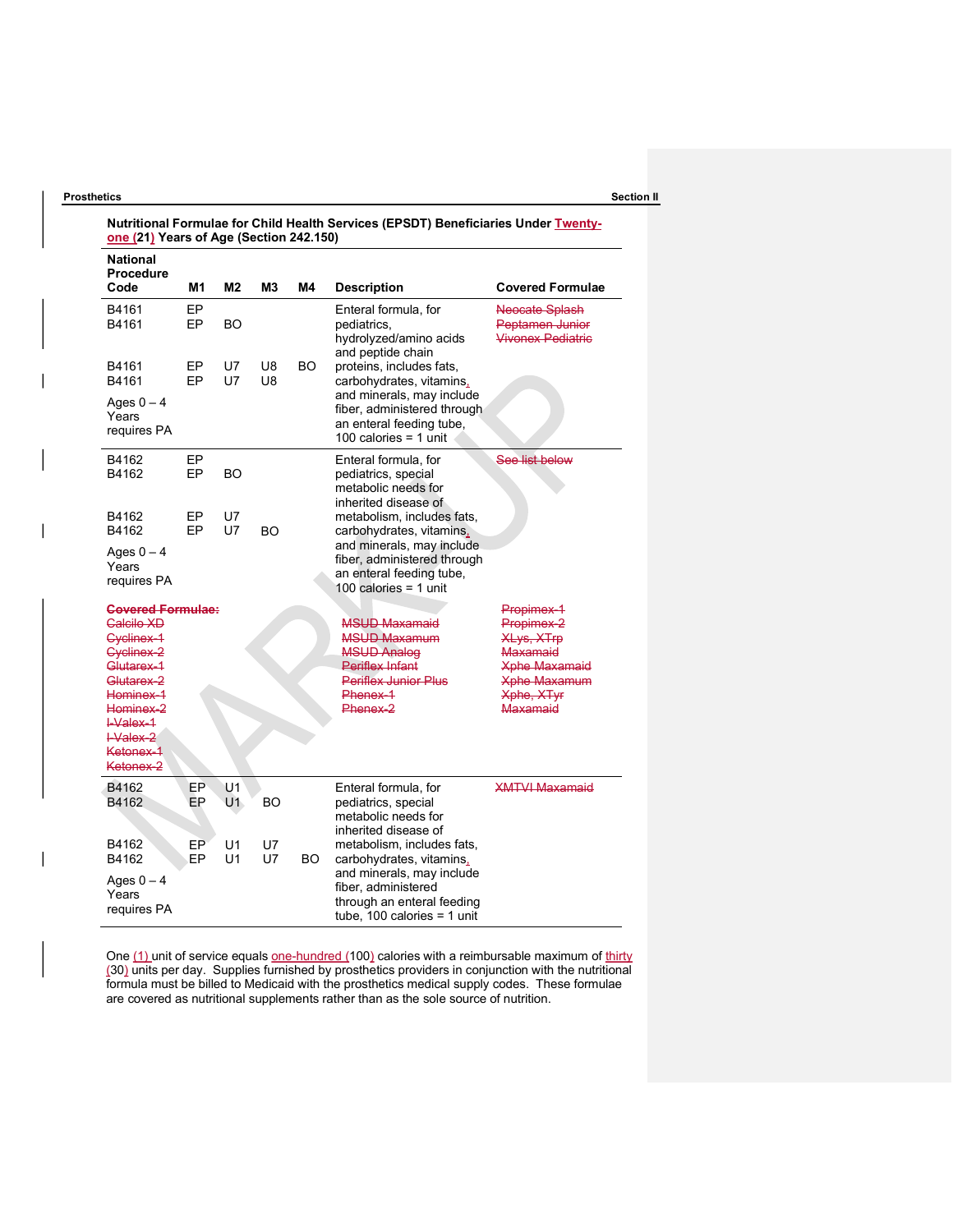| <b>Prosthetics</b> |                                                                                                                                                                                                                                                                                                       | <b>Section II</b> |  |  |  |  |  |
|--------------------|-------------------------------------------------------------------------------------------------------------------------------------------------------------------------------------------------------------------------------------------------------------------------------------------------------|-------------------|--|--|--|--|--|
|                    | NOTE: Beneficiaries who require enteral nutrition as the sole source of nutrition with the<br>formulae being administered through a nasogastric, jejunostomy or gastrostomy<br>tube should be referred to a hyperalimentation provider enrolled in the Medicaid<br>Program.                           |                   |  |  |  |  |  |
|                    | Each claim should reflect a "from" and "through" date of service. The claims must not be filed<br>until after the "through" date has elapsed. Claims may be submitted on either a weekly or a<br>monthly basis.                                                                                       |                   |  |  |  |  |  |
| NOTE:              | <u>If a specific formula is not listed but is prescribed as the result of the EPSDT</u><br>screening of an Arkansas Medicaid beneficiary, the provider may forward a copy of the<br>screening and prescription, along with product information, to Utilization Review for<br><del>consideration</del> |                   |  |  |  |  |  |
| 242.153            | <b>MIC-KEYLow-Profile Skin Level Gastrostomy Tube (MIC-KEYLow-</b><br>4412-1-4720<br><b>Profile Button)</b><br>and MIC-KEYLow-Profile Percutaneous Cecostomy Tube and                                                                                                                                 |                   |  |  |  |  |  |

Supplies for Beneficiaries of All Ages

## NOTE: When billing for the MIC-KEYLow-Profile Percutaneous Cecostomy Tube and/or supplies, an additional third modifier UA will be required.

Modifiers in this section are indicated by the headings M1 and M2. Prior authorization requirements are shown under the heading PA.–I<del>f prior authorization is needed, that information</del> is indicated with a "Y" in the column; if not, an "N" is shown.

| <b>National</b><br><b>Procedure</b> |           |                |           |                                                                        | Payment       |
|-------------------------------------|-----------|----------------|-----------|------------------------------------------------------------------------|---------------|
| Code                                | M1        | M2             | <b>PA</b> | <b>Description</b>                                                     | <b>Method</b> |
| <b>B9998</b>                        |           |                |           | <b>MIC-KEYLow-Profile Kit</b>                                          | Purchase      |
| <b>B9998</b>                        | <b>NU</b> | U1             | Y.        | SECUR-LOK Extension Set with 2 Port 'Y'<br>and Clamp 12" Length        | Purchase      |
| <b>B9998</b>                        | NU.       | U <sub>2</sub> | Υ         | SECUR-LOK Extension Set with 2 Port 'Y'<br>and Clamp 24" Length        | Purchase      |
| <b>B9998</b>                        | NU.       | U3             |           | Bolus Extension Set with Single Port Clamp<br>12" Length               | Purchase      |
| <b>B9998</b>                        | NU        | U4             | Υ         | Bolus Extension Set with Single Port Clamp<br>24" Length               | Purchase      |
| <b>B9998</b>                        | NU.       | U <sub>5</sub> | Υ         | <b>Bolus SECUR-LOK Extension Set Single</b><br>Port w/Clamp 12" Length | Purchase      |
| B9998                               | ΝU        | U6             | Υ         | <b>Bolus SECUR-LOK Extension Set Single</b><br>Port w/Clamp 24" Length | Purchase      |
| <b>B9998</b>                        | NU        | U7             | Y         | Microvasive Adapter                                                    | Purchase      |
| <b>B9998</b>                        | NU        | U8             | Y         | Microvasive Decompression Tube                                         | Purchase      |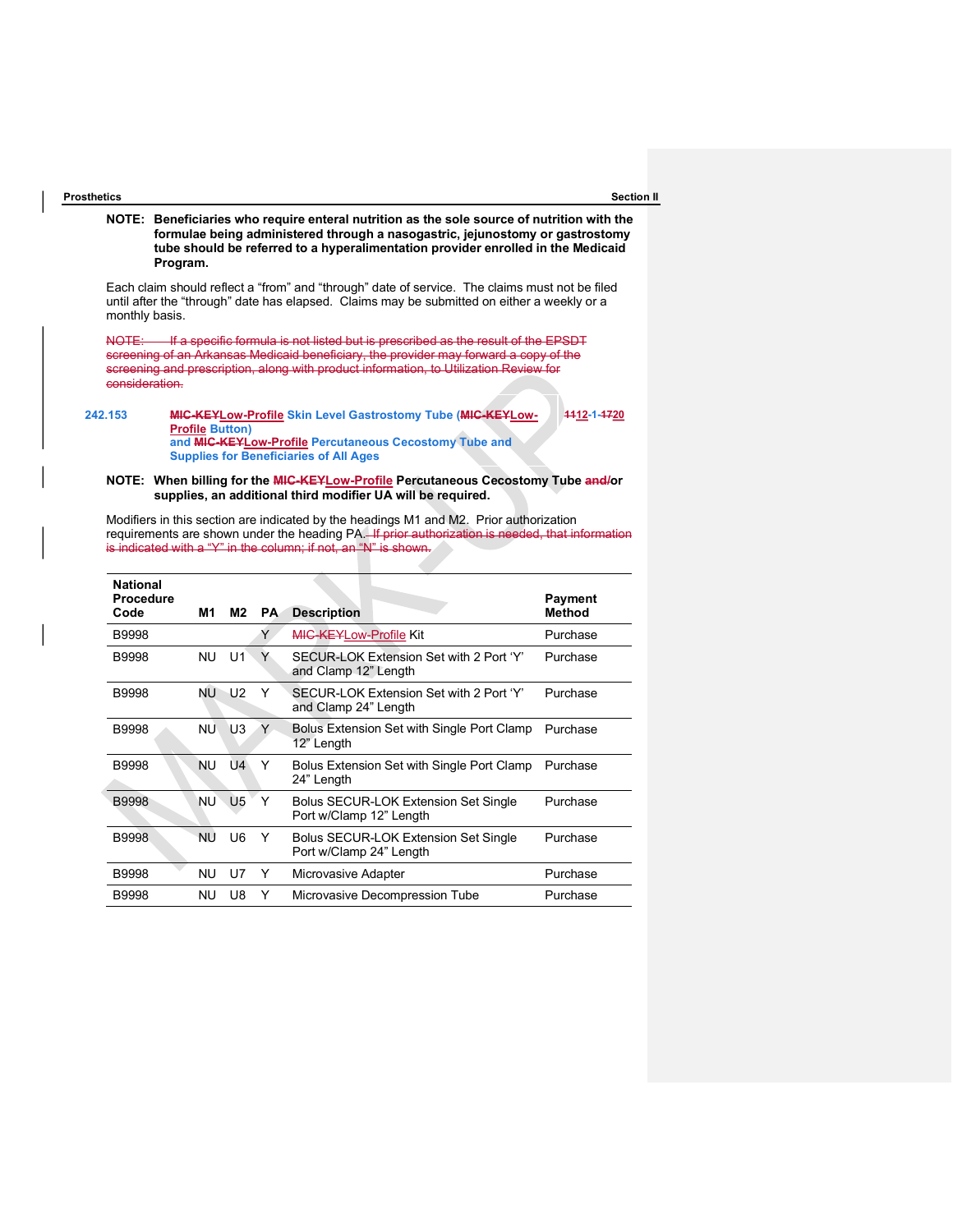| <b>Prosthetics</b>                                                                                                                                                                                                                                                                                                                      | <b>Section II</b>         |
|-----------------------------------------------------------------------------------------------------------------------------------------------------------------------------------------------------------------------------------------------------------------------------------------------------------------------------------------|---------------------------|
| <b>TOC required</b>                                                                                                                                                                                                                                                                                                                     |                           |
| $12 - 1 - 20$<br>212.209<br>(DME) Low-Profile Skin Level Gastrostomy Tube (Low-Profile<br><b>Button) and Supplies for Beneficiaries of All Ages</b>                                                                                                                                                                                     |                           |
| The Arkansas Medicaid Program reimburses for the Low-Profile Skin Level Gastrostomy Tube<br>(Low-Profile Button) and supplies for Medicaid-eligible beneficiaries of all ages. Prior<br>authorization (PA) from DHS or its designated vendor is required.                                                                               |                           |
| When requesting prior authorization, form DMS-679A titled <i>Prescription &amp; Prior Authorization</i><br>Request for Medical Equipment Excluding Wheelchairs & Wheelchair Components, must be<br>completed and sent, along with sufficient medical documentation. View or print contact<br>information for how to submit the request. | <b>Field Code Changed</b> |
| The Low-Profile Kit is benefit-limited to two (2) per state fiscal year (SFY). The accessories,<br>extension sets, and adapters are covered under the \$250 medical supply benefit limit.                                                                                                                                               |                           |
| Benefit extensions will be considered on a case-by-case basis if proven to be medically<br>necessary.                                                                                                                                                                                                                                   |                           |
| $12 - 1 - 20$<br>212.210<br><b>DME Low-Profile Percutaneous Cecostomy Tube (Low-Profile</b><br><b>Button) for Beneficiaries of All Ages</b>                                                                                                                                                                                             |                           |
| The Low-Profile Button for a Percutaneous Cecostomy Tube requires use of the following<br>diagnosis codes. (View ICD codes.)                                                                                                                                                                                                            | <b>Field Code Changed</b> |
| The Low-Profile Button for a Percutaneous Cecostomy Tube requires use of the following CPT<br>codes:                                                                                                                                                                                                                                    |                           |
| 49450<br>44300<br>49442                                                                                                                                                                                                                                                                                                                 |                           |
| $12 - 1 - 20$<br>242.150<br><b>Nutritional Formulae for Child Health Services (EPSDT)</b><br>Beneficiaries Under Twenty-one (21) Years of Age                                                                                                                                                                                           |                           |
| The following list provides the enteral formula HCPCS procedure codes, any associated<br>modifiers, code descriptions, and the formula covered for each HCPCS code. The code<br>description lists the formula included in the category of nutrients.                                                                                    |                           |
| The coverage listed is payable only if the service is prescribed as a result of a Child Health<br>Services (EPSDT) screening/referral.                                                                                                                                                                                                  |                           |
| No prior authorization is required for nutritional formulae for EPSDT beneficiaries from age five<br>(5) years through twenty (20) years.                                                                                                                                                                                               |                           |
| Prior authorization is required for beneficiaries from birth through four (4) years. Use of modifier<br>U7 in the following list will be necessary, as indicated.                                                                                                                                                                       |                           |
| To request prior authorization, providers should complete the <i>Prescription &amp; Prior Authorization</i><br>Request for Medical Equipment Excluding Wheelchairs & Wheelchair Components (DMS-679A),<br>attaching a copy of the EPSDT screening/referral as well as a prescription signed by the                                      |                           |
| beneficiary's PCP. View or print form DMS-679A View or print contact information for<br>how to submit the request.                                                                                                                                                                                                                      | <b>Field Code Changed</b> |
| NOTE: The Women, Infant, and Children program (WIC) must be accessed before the<br>Medicaid program for children from birth to five (5) years of age.<br>The Arkansas Medicaid program mirrors coverage of approved WIC nutritional<br>formulae. As stated in current policy, the WIC Program must be accessed first for                | <b>Field Code Changed</b> |
| Arkansas Medicaid beneficiaries aged zero (0) to five (5) years prior to requesting                                                                                                                                                                                                                                                     |                           |

Arkansas Medicaid beneficiaries aged zero (0) to five (5) years, prior to requesting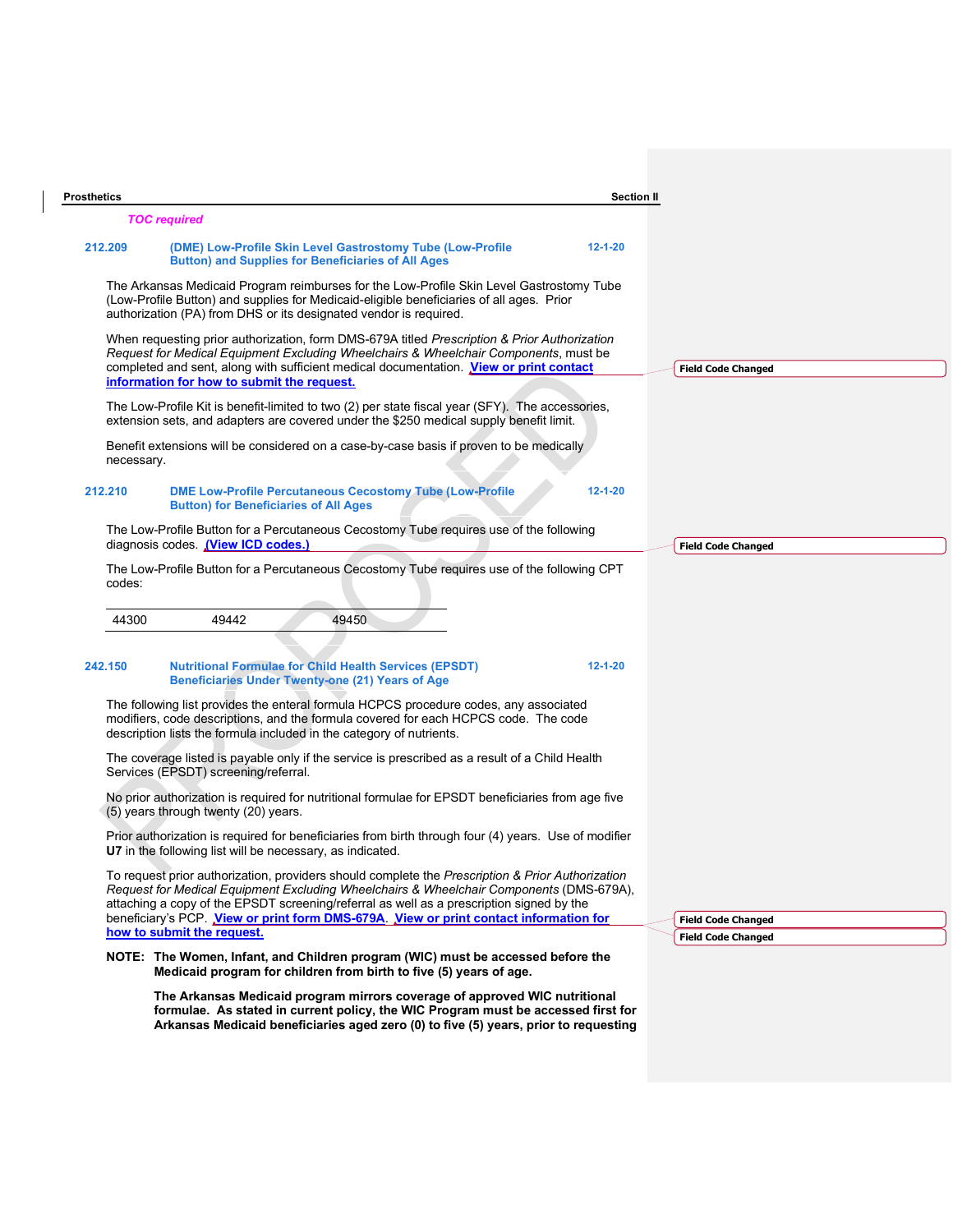#### STATE PLAN UNDER TITLE XIX OF THE SOCIAL SECURITY ACT ATTACHMENT 4.19-B MEDICAL ASSISTANCE PROGRAM Page 2k STATE ARKANSAS

#### METHODS AND STANDARDS FOR ESTABLISHING PAYMENT RATES - **OTHER TYPES OF CARE** March 2008 **MarchDecember 1, MarchDecember 1, MarchDecember 1, March**

201420  $\mathcal{L}_\mathcal{L} = \mathcal{L}_\mathcal{L} = \mathcal{L}_\mathcal{L} = \mathcal{L}_\mathcal{L} = \mathcal{L}_\mathcal{L} = \mathcal{L}_\mathcal{L} = \mathcal{L}_\mathcal{L} = \mathcal{L}_\mathcal{L} = \mathcal{L}_\mathcal{L} = \mathcal{L}_\mathcal{L} = \mathcal{L}_\mathcal{L} = \mathcal{L}_\mathcal{L} = \mathcal{L}_\mathcal{L} = \mathcal{L}_\mathcal{L} = \mathcal{L}_\mathcal{L} = \mathcal{L}_\mathcal{L} = \mathcal{L}_\mathcal{L}$ 

- 7. Home Health Services (Continued)
	- c. Medical Supplies, Equipment, and Appliances Suitable for Use in the Home (continued)
		- (12) MIC-KEYLow-Profile Skin Level Gastrostomy Tube and Percutaneous Cecostomy Tube and Supplies

Effective for dates of service on or after September 1, 2000, reimbursement is based on the lesser of the provider's actual charge for the MIC-KEYLow-Profile kits and accessories or the Title XIX (Medicaid) maximum. The agency's rates were set as of September 1, 2000, and are effective for services on or after that date. This rate, along with all durable medical equipment rates (DME)–All rates are published on the agency's website (www.medicaid.state.ar.us). Except as otherwise noted in the plan, state developed fee schedule rates are the same for both governmental and private providers of DME services. There is only one manufacturer of the MIC-KEY kits and accessories.<br>The Title XIX (Medicaid) maximum for the kit and accessories is based on the manufacturer's list prices to the DME providers as of July 1, 2000 plus ten percent (10%). The State Agency will review the manufacturer's list prices annually and may adjust the Medicaid maximums if necessary. Arkansas Medicaid will reimburse providers for the kit and accessories as purchase only items. the lesser of the provider's actual charge for the MIC-KEYLow-Profile ki<br>accessories or the Title XIX (Medicial) maximum. The esgeny-s-rates were<br>September 1, 2000, and are effective for services on or after that date. Th

Effective for dates of service on or after March 1, 2014December 1, 2020, coverage of the MIC-KEYLow-Profile for Percutaneous Cecostomy Tube will be reimbursed based on the above-mentioned methodology.

d. Physical Therapy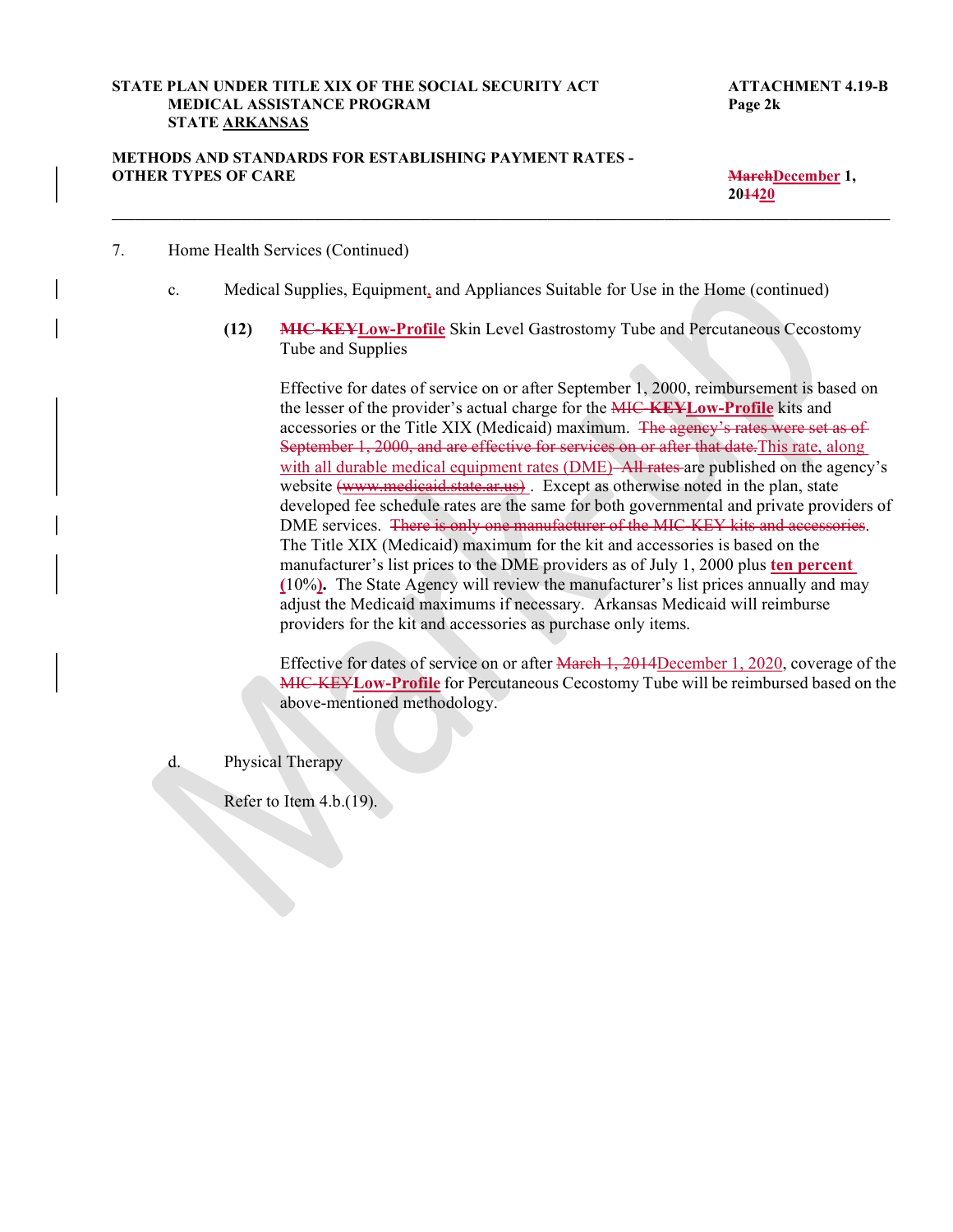# STATE PLAN UNDER TITLE XIX OF THE SOCIAL SECURITY ACT ATTACHMENT 3.1-A MEDICAL ASSISTANCE PROGRAM Page 3e STATE ARKANSAS STATE PLAN UNDER TITLE XIX OF THE SOCIAL SECURITY ACT<br>
MEDICAL ASSISTANCE PROGRAM<br>
STATE <u>ARKANSAS</u><br>
STATE ARKANSAS<br>
SERVICES PROVIDED<br>
CATEGORICALLY NEEDY<br>
DOG20<br>
CATEGORICALLY NEEDY<br>
DOG20<br>
In addition, at least one <u>(1)</u>

# AMOUNT, DURATION, AND SCOPE OF

In addition, at least one  $(1)$  from each of the following conditions must be met:

- 1. Medications:
	- Receiving medication via gastrostomy tube (G-tube)
	- Have a Peripherally Inserted Central Catheter (PICC) line or central port

#### 2. Feeding:

- Nutrition via a permanent access such as G-tube, MickeyLow-Profile Button, or  $\bullet$ Gastrojejunostomy tube (G-J tube). Feedings feedings are either bolus or continuous.
- Parenteral nutrition (total parenteral nutrition)  $\bullet$

Services are provided in the beneficiary's home, a Division of Developmental Disabilities (DDS) community provider facility, or a public school. (Home does not include an institution.) Prior authorization is required. Private duty nursing medical supplies are limited to a maximum reimbursement of \$80.00 per month, per beneficiary. With substantiation, the maximum reimbursement may be extended.